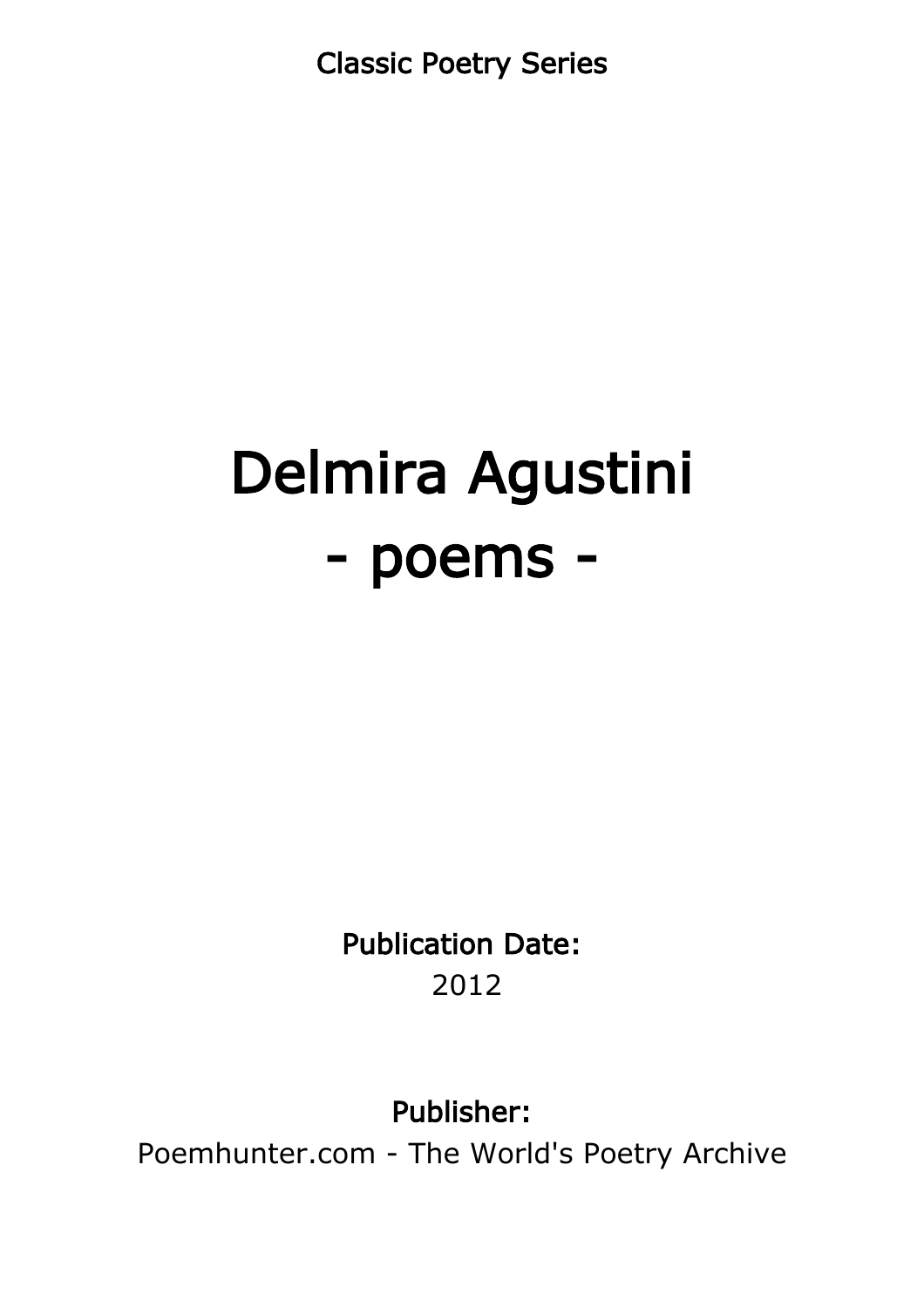# Delmira Agustini(24 October 1886 - 6 July 1914)

Delmira Agustini born in Montevideo, Uruguay, in 1886. At a young age she began to compose and publish poems in literary journals such as "La Alborada," where she wrote a society column under the modernista pen name "Joujou." Soon she attracted the attention of Latin America's preeminent intellectuals who, however, remarked her beauty and youth over her poetry. This mechanism of textualization, that is, the conversion of the female writer into a literary object, haunted Agustini throughout her career and continued even after her tragic death.

#### **<b> Early Career</b>**

In 1907, Delmira Agustini published her first book of poems, El libro blanco (Frágil), which was very well received by the writers and critics of the time. Three years later, Agustini published Cantos de la mañana, which concluded with a selection of reviews on her first book. In these reviews critics continued to refer to Agustini using metaphors related to virginity and inspiration, an image that Agustini herself assumed and cultivated in accordance with the modernista rhetoric and the restricted roles imposed on the women of the age.

The myth of Delmira Agustini's duplicity was born in this atmosphere. On one hand, "la Nena" (the Baby), as she was called in the private sphere, responded to the restrictive societal constructs of the era that denied sexuality to their upperclass women. On the other hand, the writer began to formulate verses that intensified a powerful, sexual imagery. It was at this point that the authors' and critics' delicate epithets changed drastically. After publishing her second and third books, critics started addressing her in terms similar to those later used by Emir Rodríguez Monegal: "pithiness in heat," "sexually obsessed", and "fevered Leda." Needless to say, this approach was never used when critics addressed male writers. Another distorting direction that literary criticism took in response to Agustini was to erase or mask the sexual content of her writings

<b>Marriage and Murder</b>

In 1913, Delmira Agustini married Enrique Job Reyes, a man detached from the literary arena. The event was attended by some of the best renowned intellectuals of the time such as Carlos Vaz Ferreira, Juan Zorrilla de San Martín, and Manuel Ugarte. With Ugarte, Agustini had maintained an intense epistolary romance. After only a few weeks of marriage, Delmira asked for divorce. Earlier that year, Agustini had published her third poetic work, Los cálices vacíos, where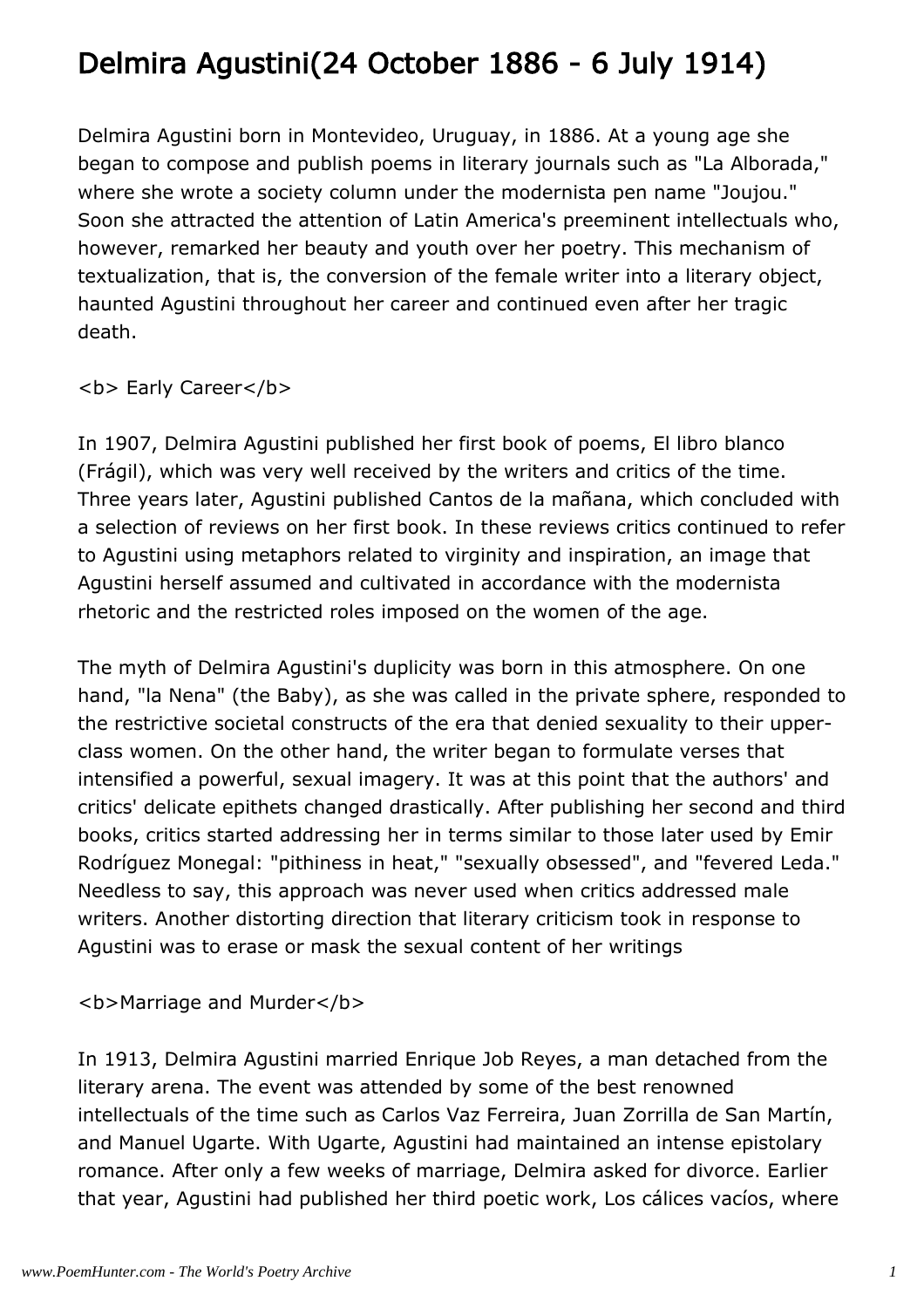she announces a new book to be publish under the title "Los astros del abismo." She never accomplished what she considered her most mature work because in July of 1914, Enrique Job Reyes killed her in one of their clandestine encounters. Ten years later Delmira Agustini's Complete Works were printed, which included a selection of her unpublished material under the name of "El rosario de Eros."

#### <b>Legacy</b>

Modern research on Agustini has given special attention to Agustini's biography, frequently exploring the idiosyncrasy of the author's family, which certainly facilitated her publishing. Critics have often speculated on the dominant and protective personality of Agustini's mother while the poet's puritan father transcribed her erotic verses (Machado de Benvenuto, Silva). Alejandro Cáceres (VVAA) suggests that Delmira's parents had a clear project to devote themselves to their prodigious child. Silvia Molloy comments on the deliberate infantilism that Agustini used as a protective mask. Molloy also compares Agustini's revision of the myth of Leda and the swan with the voyeuristic and

misogynist version of Rubén Darío and the modernistas. Other feminist approaches include the study by Gwen Kirkpatrick, who points out the experimental and subversive character of Delmira style. Tina Escaja analyzes Agustini's poems basing her approach on the author's subversion of patriarchal myths and the inscription of female imagery.

In 1993, the most complete and rigorous compilation to date of Agustini's poetry appeared, edited and introduced by Magdalena García Pinto. This volume confirms the eminence of the poet and contributes to her recent inclusion into the literary canon in which Delmira Agustini stands out as one of the most extraordinary voices of Latin American modern literature.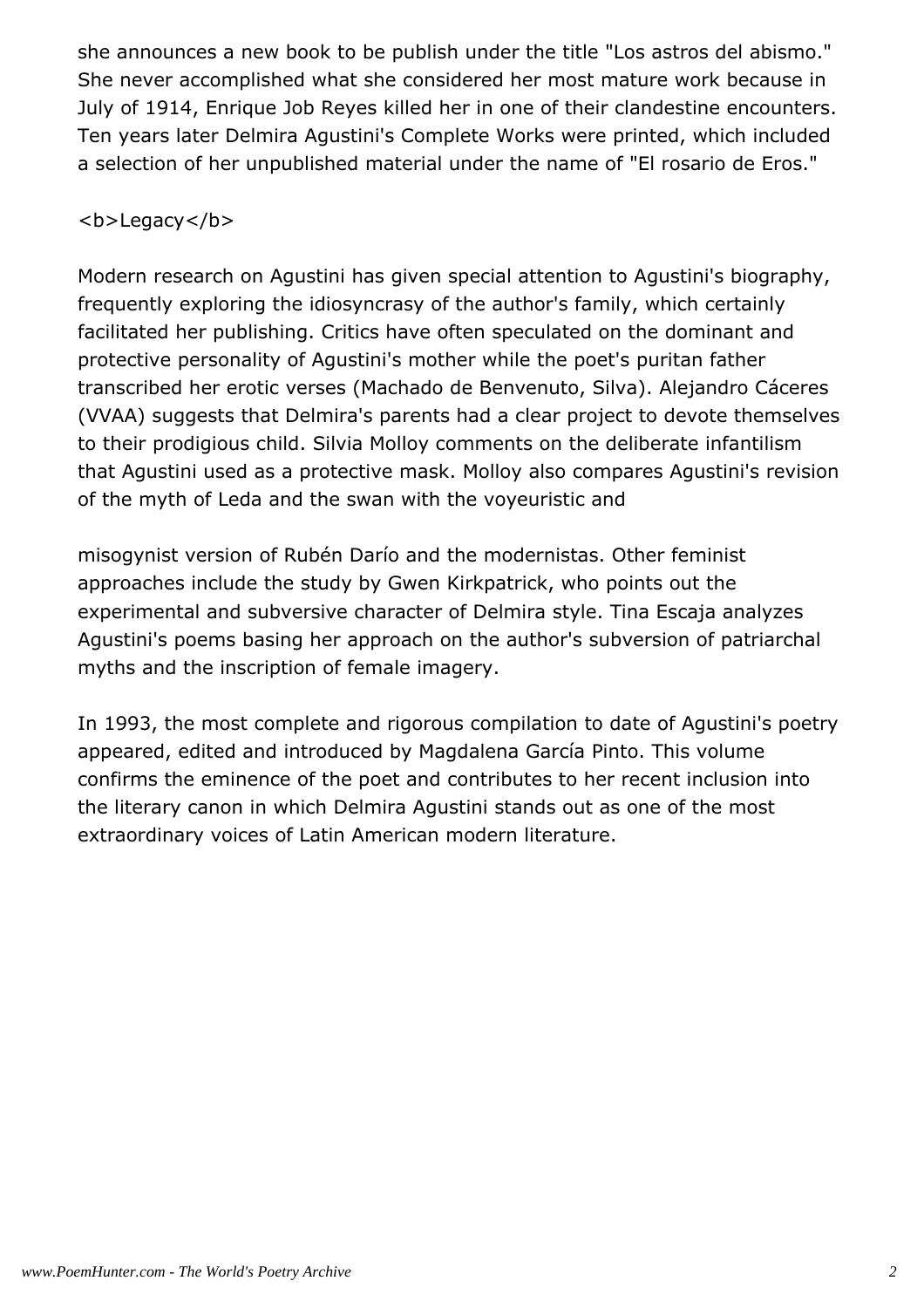# Al Claro De Luna (In The Light Of The Moon)

Spanish

La luna es pálida y triste, la luna es exangüe y yerta. La media luna figúraseme un suave perfil de muerta… Yo que prefiero a la insigne palidez encarecida De todas las perlas árabes, la rosa recién abierta,

En un rincón del terruño con el color de la vida, Adoro esa luna pálida, adoro esa faz de muerta! Y en el altar de las noches, como una flor encendida Y ebria de extraños perfumes, mi alma la inciensa rendida.

Yo sé de labios marchitos en la blasfemia y el vino, Que besan tras de la orgia sus huellas en el camino; Locos que mueren besando su imagen en lagos yertos… Porque ella es luz de inocencia, porque a esa luz misteriosa Alumbran las cosas blancas, se ponen blancas las cosas, Y hasta las almas más negras toman clarores inciertos!

----------------------------------------------------------------

#### English

The moon is pallid and sad, the moon is bloodless and cold. I imagine the half-moon as a profile of the dead… And beyond the reknowned and praised pallor Of Arab pearls, I prefer the rose in recent bud.

In a corner of this land with the colors of earth, I adore this pale moon, I adore this death mask! And at the altar of the night, like a flower inflamed, Inebriated by strange perfumes, my soul resigns.

I know of lips withered with blasphemy and wine; After an orgy they kiss her trace in the lane. Insane ones who die kissing her image in lakes… Because she is light of innocence, because white things Illuminate her mysterious light, things taking on white,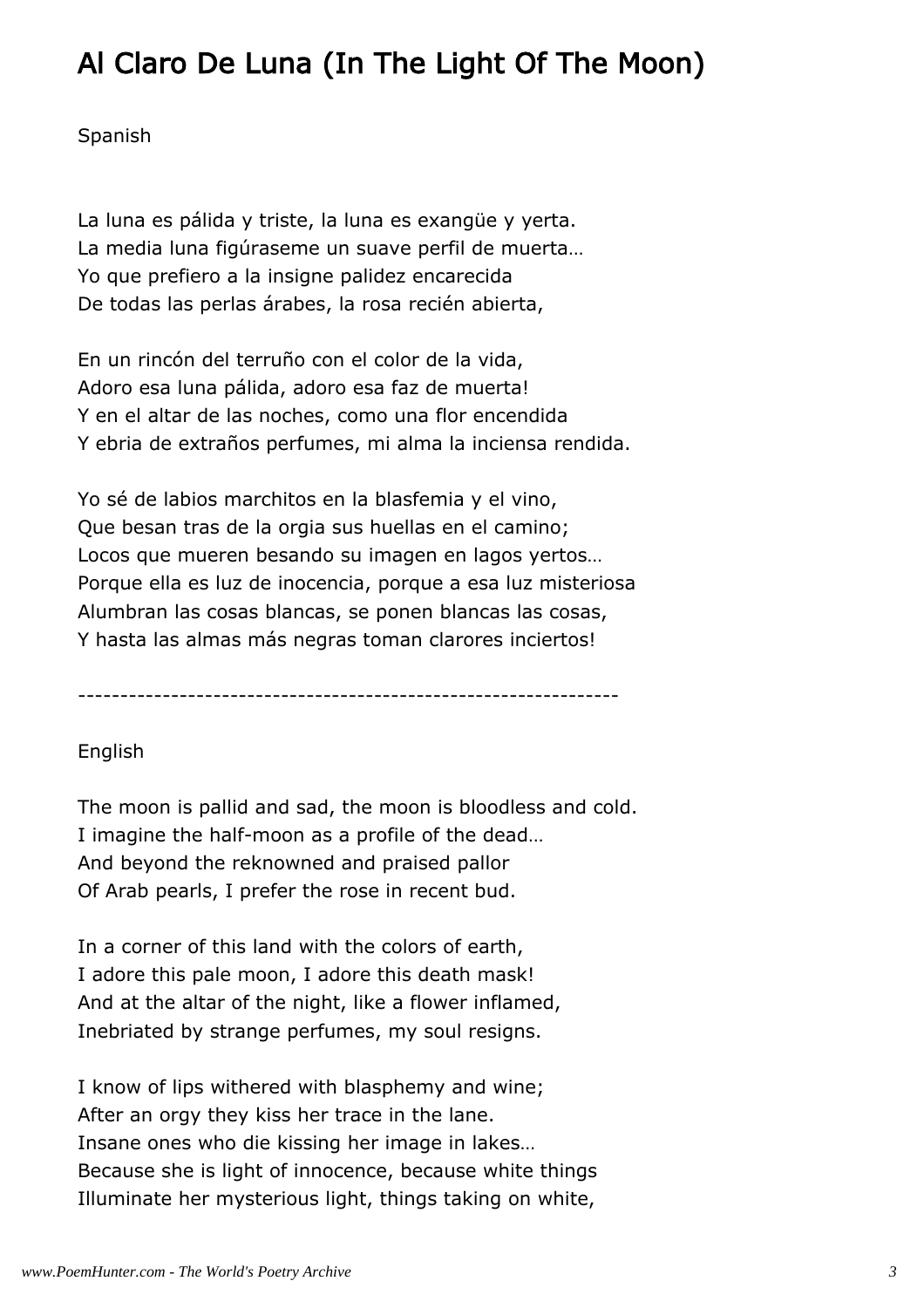And even the blackest souls become uncertainly bright.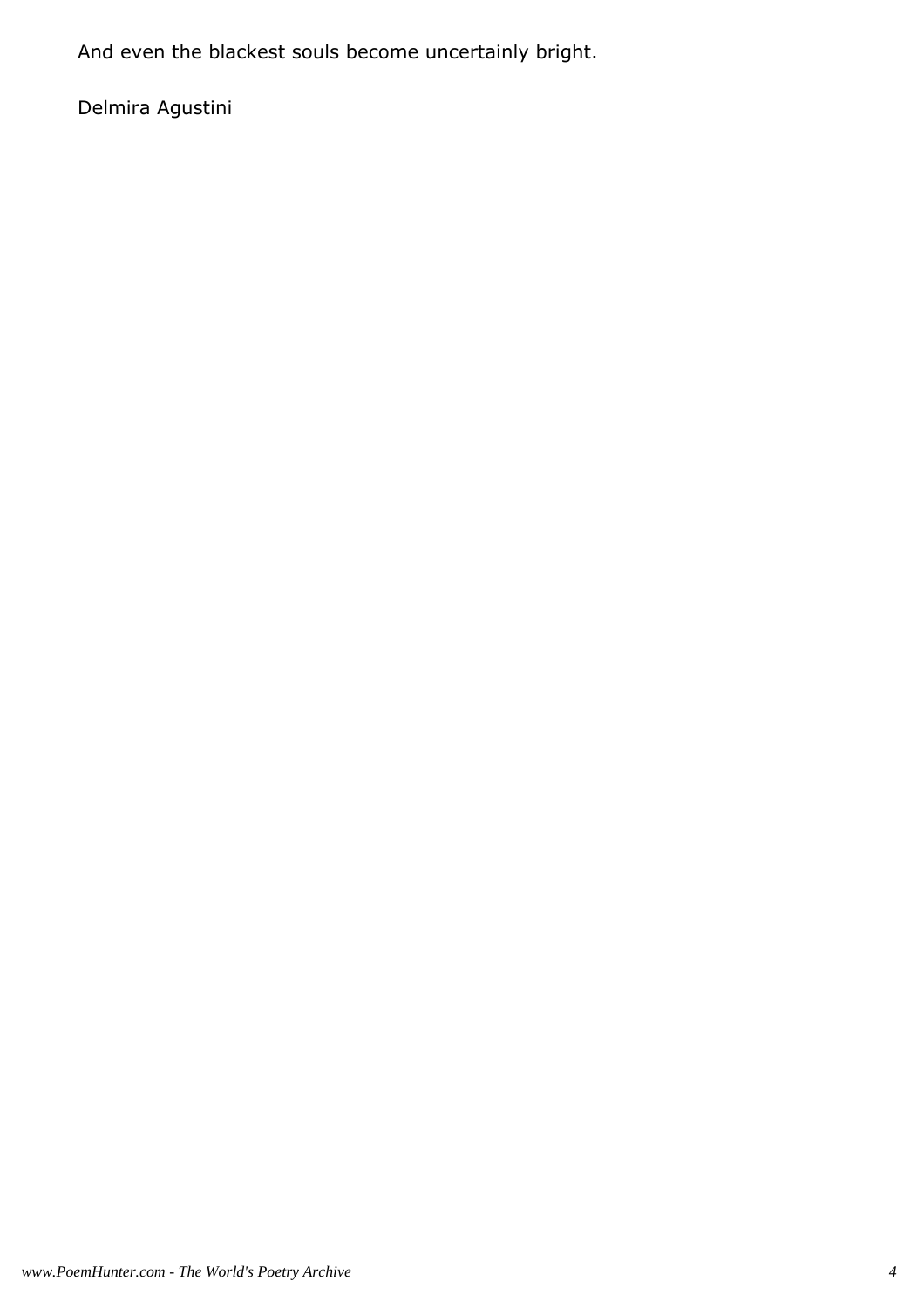### Debout Sur Mon Orgueil Je Veux Montrer Au Soir

#### Spanish

Debout sur mon orgueil je veux montrer au soir L'envers de mon manteau endeuillé de tes charmes, Son mouchoir infini, son mouchoir noir et noir, Trait à trait, doucement, boira toutes mes larmes.

Il donne des lys blancs à mes roses de flamme Et des bandeaux de calme à mon front délirant... Que le soir sera bon.. Il aura pour moi l'âme Claire et le corps profond d'un magnifique amant.

#### English

Forsaking my pride, I want to show the night The inside of my cloak, plunged in mourning for your charms. Its infinite handkerchiefs, its handkerchiefs black and black, Piece by piece, tenderly, will drink all my tears.

The night lays lilies upon my burning roses And cool cloths upon my feverish brow... How good the evening will be! It will have, for me, The luminous soul, the profound body, of a magnificent lover.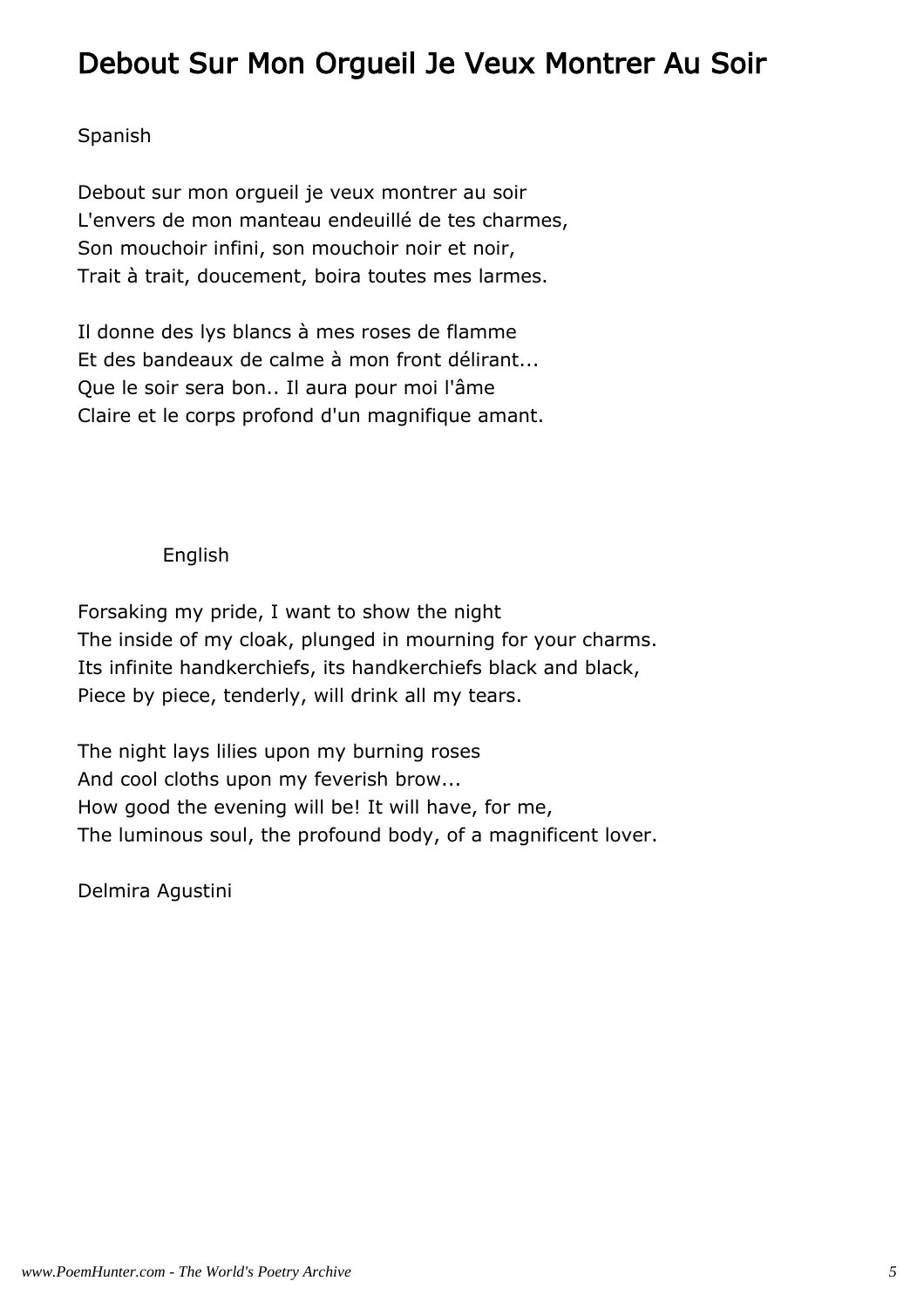### El Nudo (The Knot )

#### Spanish

 Su idilio fue una larga sonrisa a cuatro labios... En el regazo cálido de rubia primavera Amáronse talmente que entre sus dedos sabios Palpitó la divina forma de la Quimera.

 En los palacios fúlgidos de las tardes en calma Hablábanse un lenguaje sentido como un lloro, Y se besaban hondo hasta morderse el alma!... Las horas deshojáronse como flores de oro,

 Y el Destino interpuso sus dos manos heladas... Ah! los cuerpos cedieron, mas las almas trenzadas Son el más intrincado nudo que nunca fue... En lucha con sus locos enredos sobrehumanos Las Furias de la vida se rompieron las manos Y fatigó sus dedos supremos Ananké...

#### English

 Their idyll was a smile of four lips... In the warm lap of blond spring They loved such that between their wise fingers the divine form of Chimera trembled.

 In the glimmering palaces of quiet afternoons They spoke in a language heartfelt as weeping, And they kissed each other deeply, biting the soul! The hours fluttered away like petals of gold,

 Then Fate interposed its two icy hands... Ah! the bodies yielded, but tangled souls Are the most intricate knot that never unfolds... In strife with its mad superhuman entanglements, Life's Furies rent their coupled hands And wearied your powerful fingers, Ananké\*...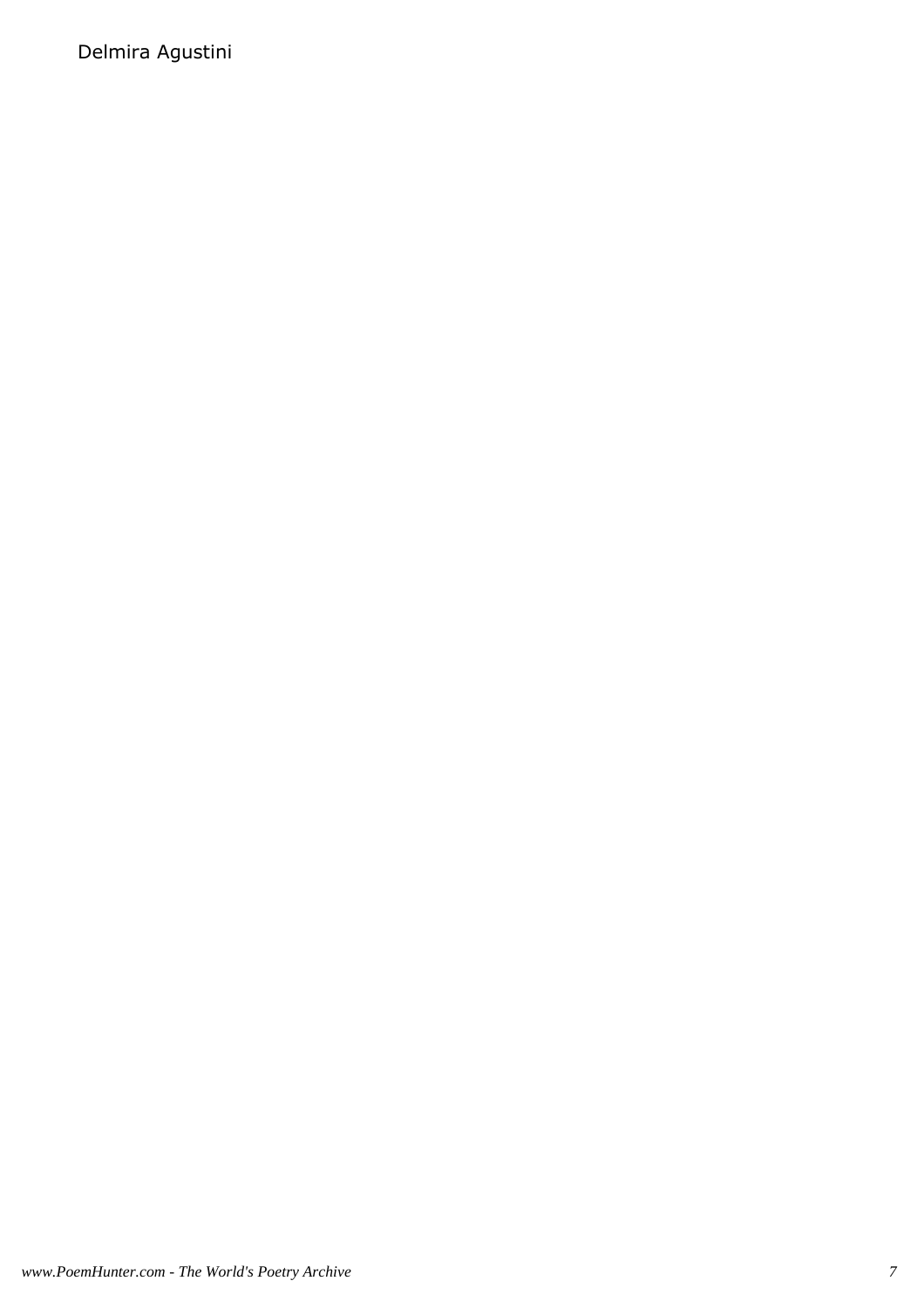### El Poeta Leva El Ancla

#### Spanish

El ancla de oro canta...la vela azul asciende Como el ala de un sueño abierta al nuevo día. Partamos, musa mía! Ante lo prora alegre un bello mar se extiende.

En el oriente claro como un cristal, esplende El fanal sonrosado de Aurora. Fantasía Estrena un raro traje lleno de pedrería para vagar brillante por las olas.

#### Ya tiende

La vela azul a Eolo su oriflama de raso... El momento supremo!...Yo me estremezco; acaso Sueño lo que me aguarda en los mundos no vistos!...

Acaso un fresco ramo de laureles fragantes, El toison reluciente, el cetro de diamantes, El naufragio o la eterna corona de los Cristos?...

#### English

The golden anchor beckons, the blue sail rises Like the wing of a dream unfolding to a new day. Let us depart, my muse! Beyond an anxious prow, the sea stretches itself out.

In the crystal clear East, Aurora's Blushed beacon shines. Fantasy Is donning a rare garment of gems To wander brilliantly over the waves.

#### The blue sail

Unfolds its private oriflamme to Aeolus... The supreme moment!...I tremble: do I know– Oh God!–what awaits me in unseen worlds?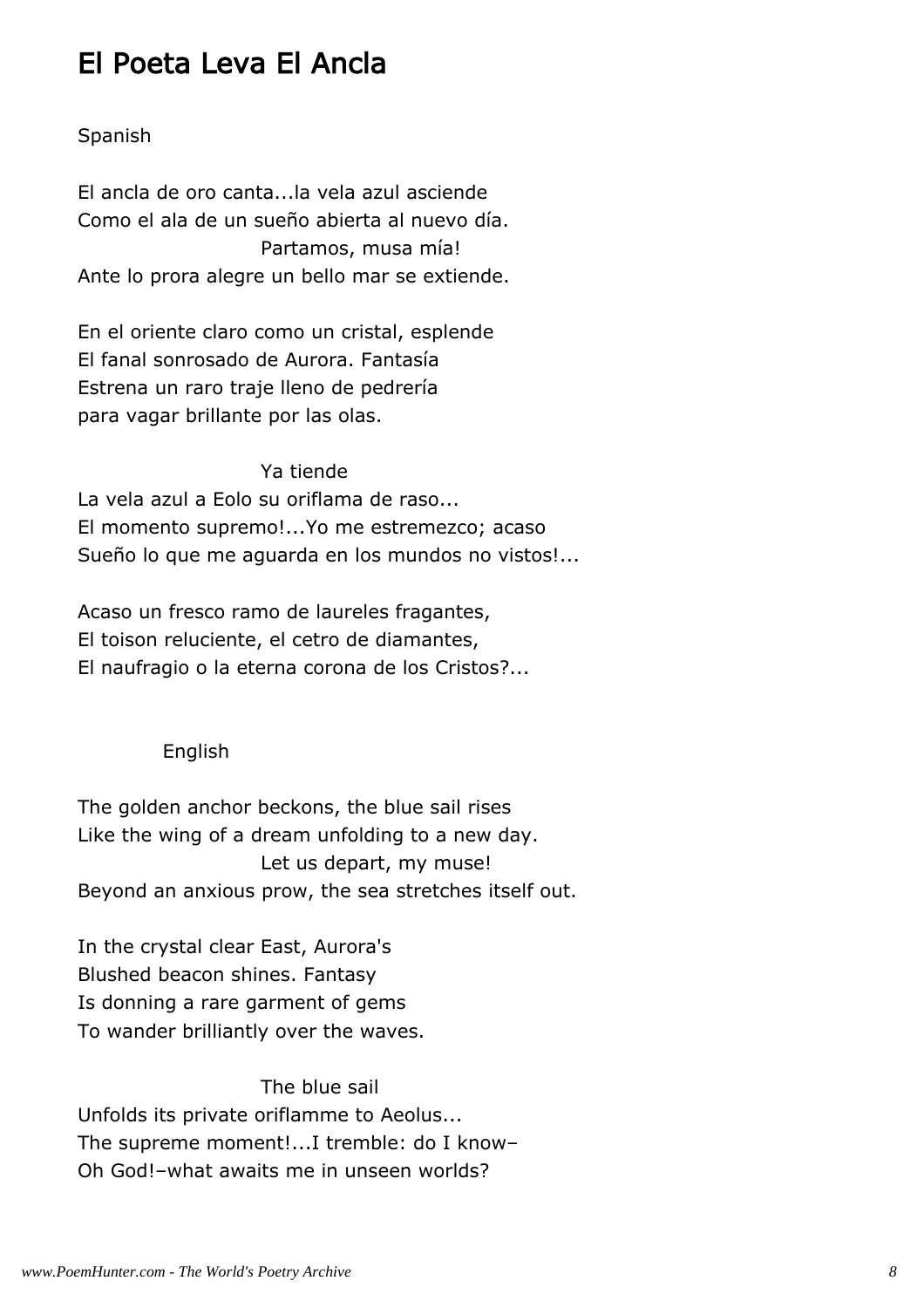Perhaps a freshly picked bouquet of fragrant laurels, The golden fleece, a diamond scepter, A shipwreck, or the eternal crown of the Anointed Ones?...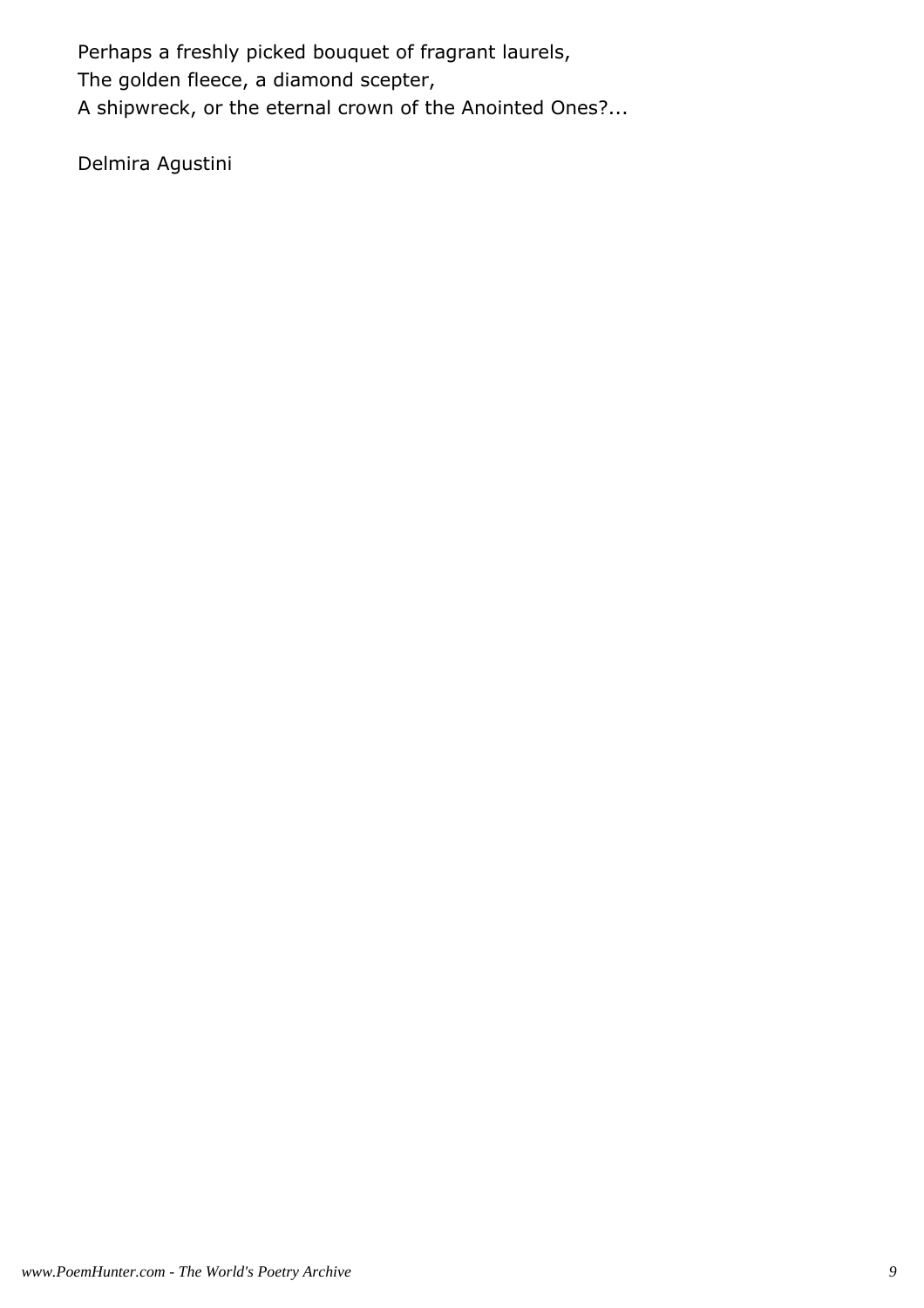### El Poeta Y La Ilusion (The Poet And The Illusion)

#### Spanish

La princesita hipsipilo, la vibrátil filigrana, —Princesita ojos turquesas esculpida en porcelana— Llamó una noche a mi puerta con sus manitas de lis. Vibró el cristal de su voz como una flauta galana.

 —Yo sé que tu vida es gris. Yo tengo el alma de rosa, frescuras de flor temprana, Vengo de un bello país A ser tu musa y tu hermana!—

Un abrazo de alabastro...luego en el clavel sonoro De su boca, miel suavísima; nube de perfume y oro La pomposa cabellera me inundó como un diluvio. O miel, frescuras, perfumes!...Súbito el sueño, la sombra Que embriaga..Y, cuando despierto, el sol que alumbra en mi alfombra Un falso rubí muy rojo y un falso rizo muy rubio!

#### English

The amazonian little princess, a vibratile filagree, —Turquoise eyes sculpted of porcelain, little princess— Called one night at my door with her small hands of iris. And the trilling crystal of her voice was like an elegant flute:

 —I know your life is gray. I have the soul of a rose, the dew of budding flowers, I come from a beautiful country To be your sister and muse!—.

An arm of alabaster...then, in the sonorous carnation Of her mouth, softest honey; in a cloud of gold and perfume She surrounded me, brash horsewoman, like a deluge. Oh honey, freshness, perfumer!...The sudden dream, the shadow Which intoxicates...and when I wake, the sun that falls on my carpet In a false ruby very red, and a false ringlet very blond.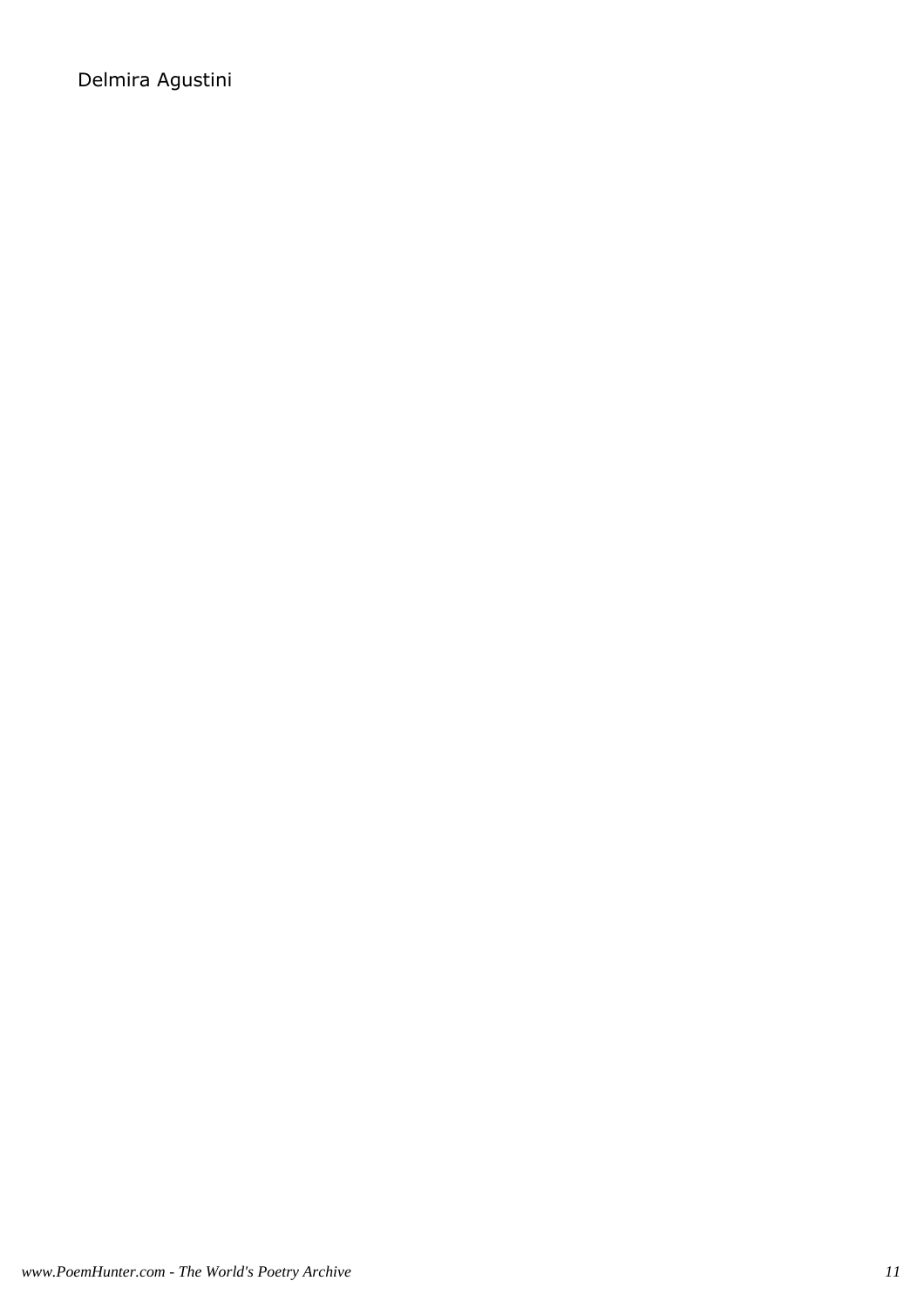### Explosión (Explosion)

#### Spanish

Si la vida es amor, bendita sea! Quiero más vida para amar! Hoy siento Que no valen mil años de la idea Lo que un minuto azul del sentimiento.

Mi corazon moria triste y lento… Hoy abre en luz como una flor febea; La vida brota como un mar violento Donde la mano del amor golpea!

Hoy partio hacia la noche, triste, fría Rotas las alas mi melancolía; Como una vieja mancha de dolor En la sombra lejana se deslíe… Mi vida toda canta, besa, ríe! Mi vida toda es una boca en flor!

-----------------------------------------------------------------------------------

#### English

If life were love, how blessed it would be! I want more life so to love! Now I feel A thousand years of ideas are not worth One blue minute of sentiment.

My heart was dying slowly, sadly… Now it opens like a Phoebean flower: Life rushes forth like a turbulent sea Whipped by the hand of love.

My sorrow flies into the night, sad, cold With its broken wings; Like an old scar that continues to ache– In the distant shade it dissolves… All my life sings, kisses, laughs!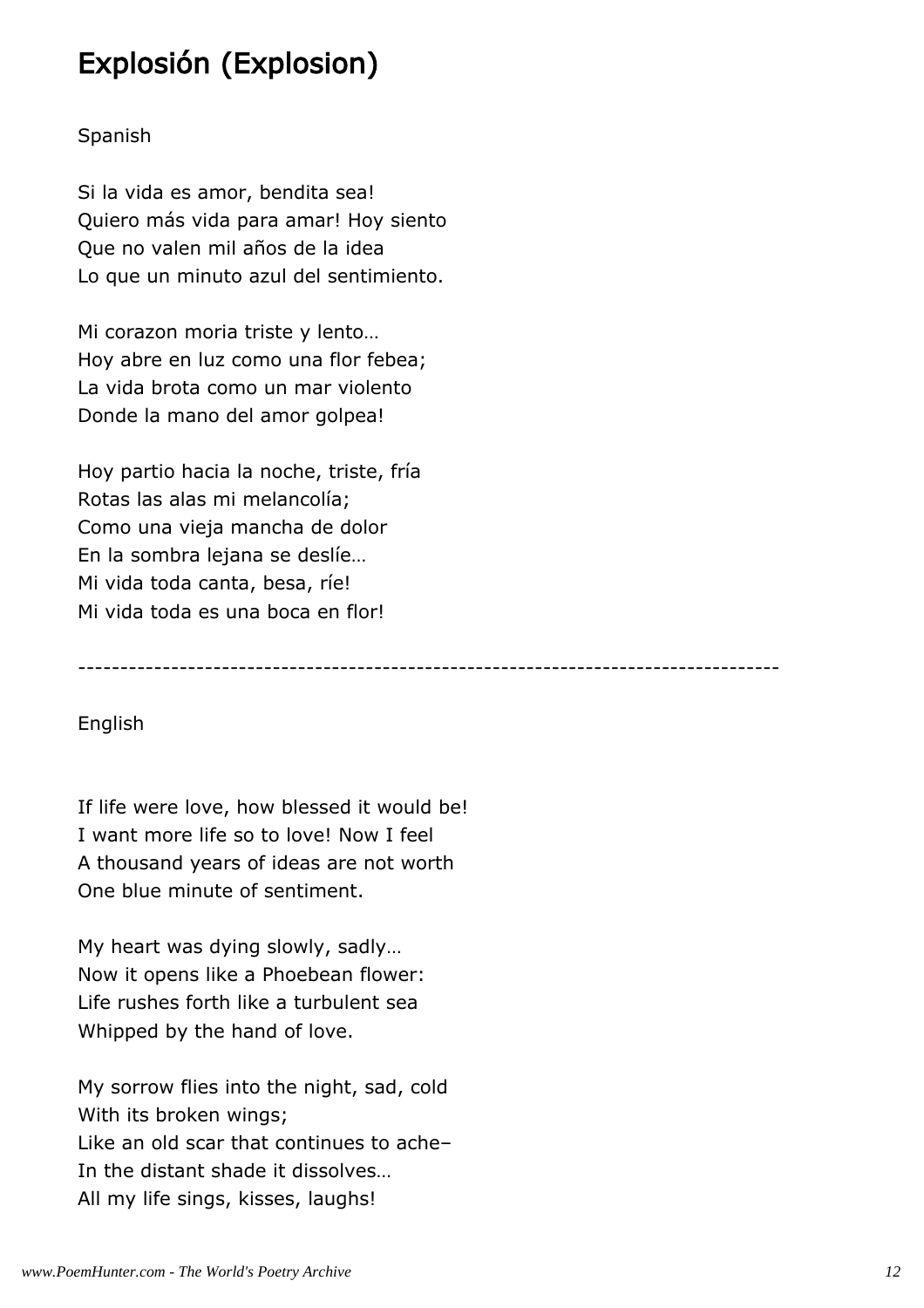All my life is a flowering mouth!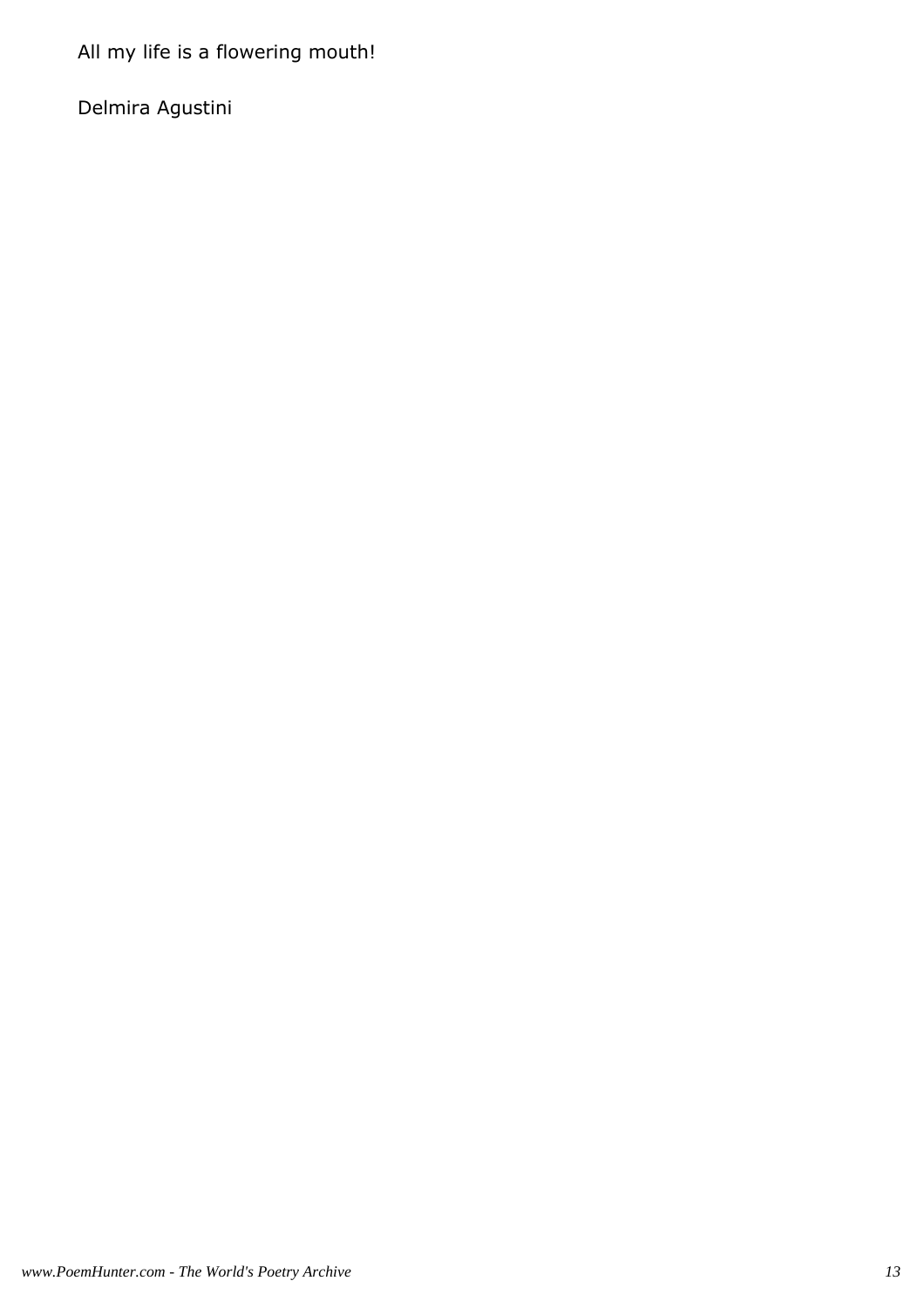# I Live, I Die, I Burn, I Drown

I live, I die, I burn, I drown I endure at once chill and cold Life is at once too soft and too hard I have sore troubles mingled with joys

Suddenly I laugh and at the same time cry And in pleasure many a grief endure My happiness wanes and yet it lasts unchanged All at once I dry up and grow green

Thus I suffer love's inconstancies And when I think the pain is most intense Without thinking, it is gone again.

Then when I feel my joys certain And my hour of greatest delight arrived I find my pain beginning all over once again.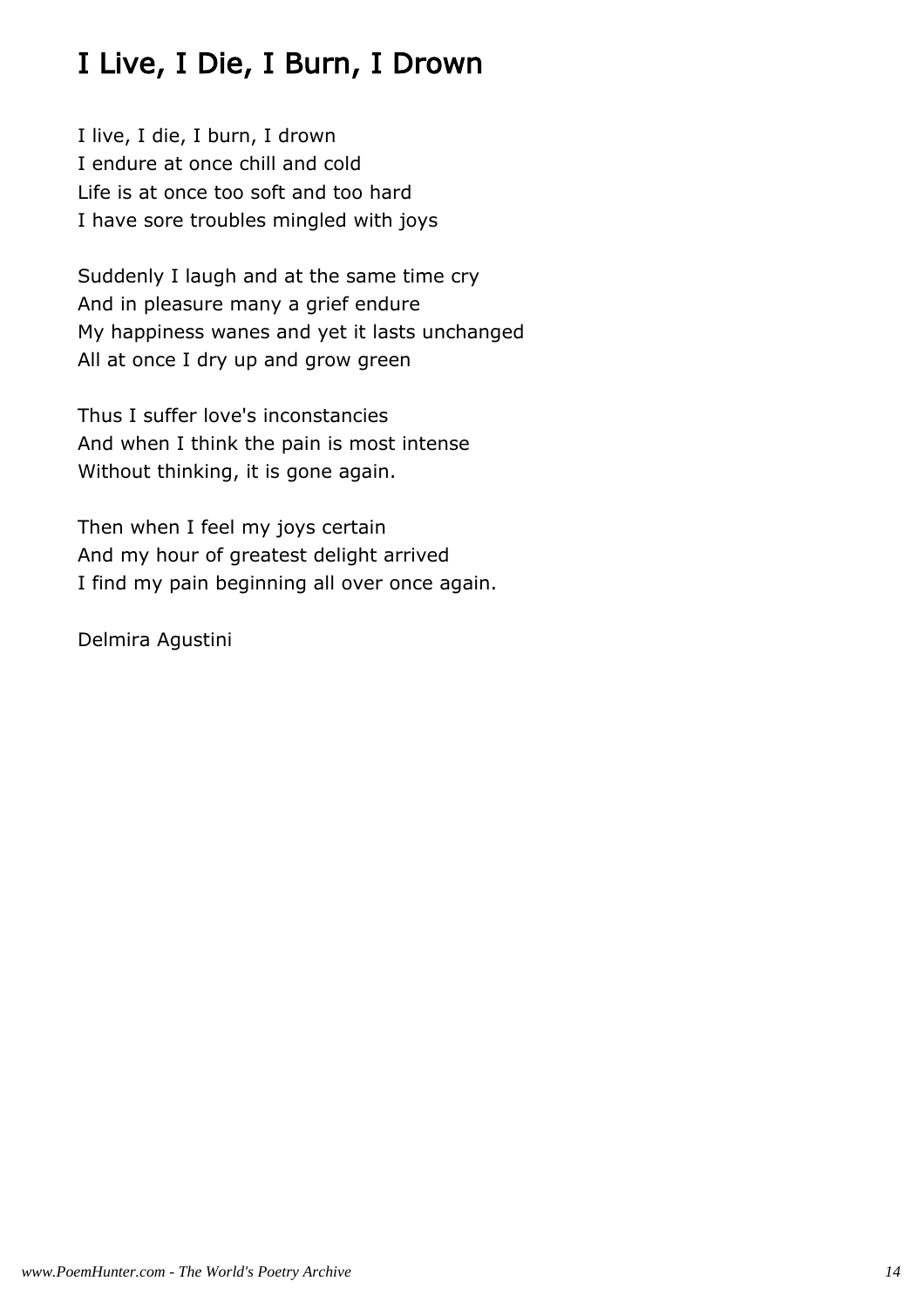# Inextinguibles (Immutable)

#### Spanish

iOh, tú que duermes tan hondo que no despiertas! Milagrosas de vivas, milagrosas de muertas, Y por muertas y vivas eternamente abiertas,

Alguna noche en duelo yo encuentro tus pupilas

 Bajo un trapo de sombra o una blonda de luna. Bebo en ellas la Calma como en una laguna. Por hondas, por calladas, por buenas, por tranquilas

Un lecho o una tumba parece cada una.

#### English

 O you who sleep so deep you cannot wake! Every night in mourning I come upon your pupils, Miraculous in life, miraculous in death,

And in life and death eternally open.

Beneath a remnant of shade or silk lace of moon, I drink their calm as I would a lagoon. For depth, for silence, for goodness, for peacefulness.

Each one seeming a bed or a tomb.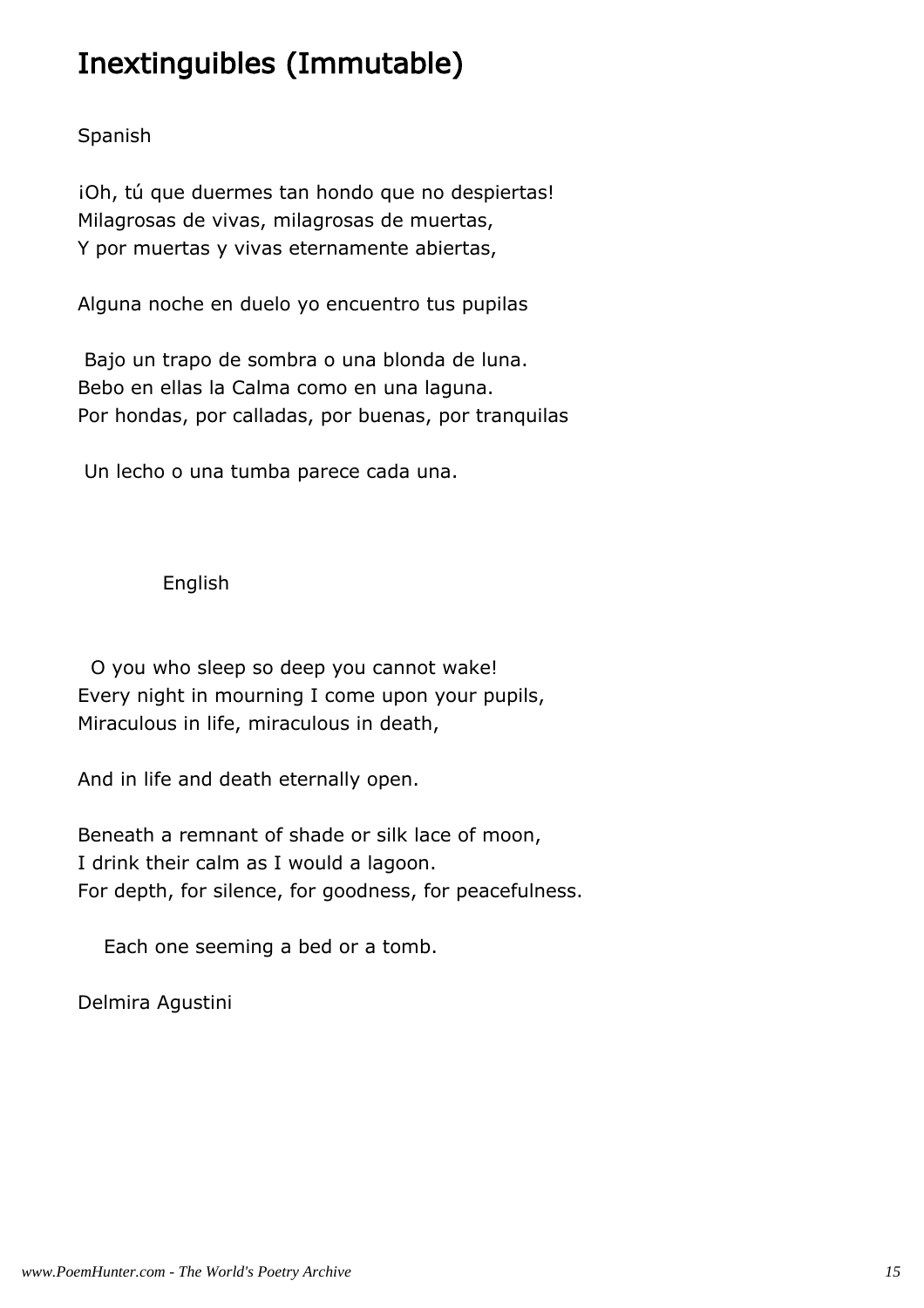### Intima (Intimate)

#### Spanish

 Yo te diré los sueños de mi vida En lo más hondo de la noche azul... Mi alma desnuda temblará en tus manos, Sobre tus hombros pesará mi cruz.

Las cumbres de la vida son tan solas, Tan solas y tan frías! Y encerré Mis ansias en mí misma, y toda entera Como una torre de marfil me alcé.

Hoy abriré a tu alma el gran misterio; Tu alma es capaz de penetrar en mí. En el silencio hay vértigos de abismo: Yo vacilaba, me sostengo en ti.

Muero de ensueños; beberé en tus fuentes Puras y frescas la verdad, yo sé Que está en el fondo magno de tu pecho El manantial que vencerá mi sed.

Y sé que en nuestras vidas se produjo El milagro inefable del reflejo... En el silencio de la noche mi alma Llega a la tuya como a un gran espejo.

Imagina el amor que habré soñado En la tumba glacial de mi silencio! Más grande que la vida, más que el sueño, Bajo el azur sin fin se sintió preso.

Imagina mi amor, amor que quiere Vida imposible, vida sobrehumana, Tú que sabes si pesan, si consumen Alma y sueños de Olimpo en carne humana.

Y cuando frente al alma que sentia Poco el azur para bañar sus alas,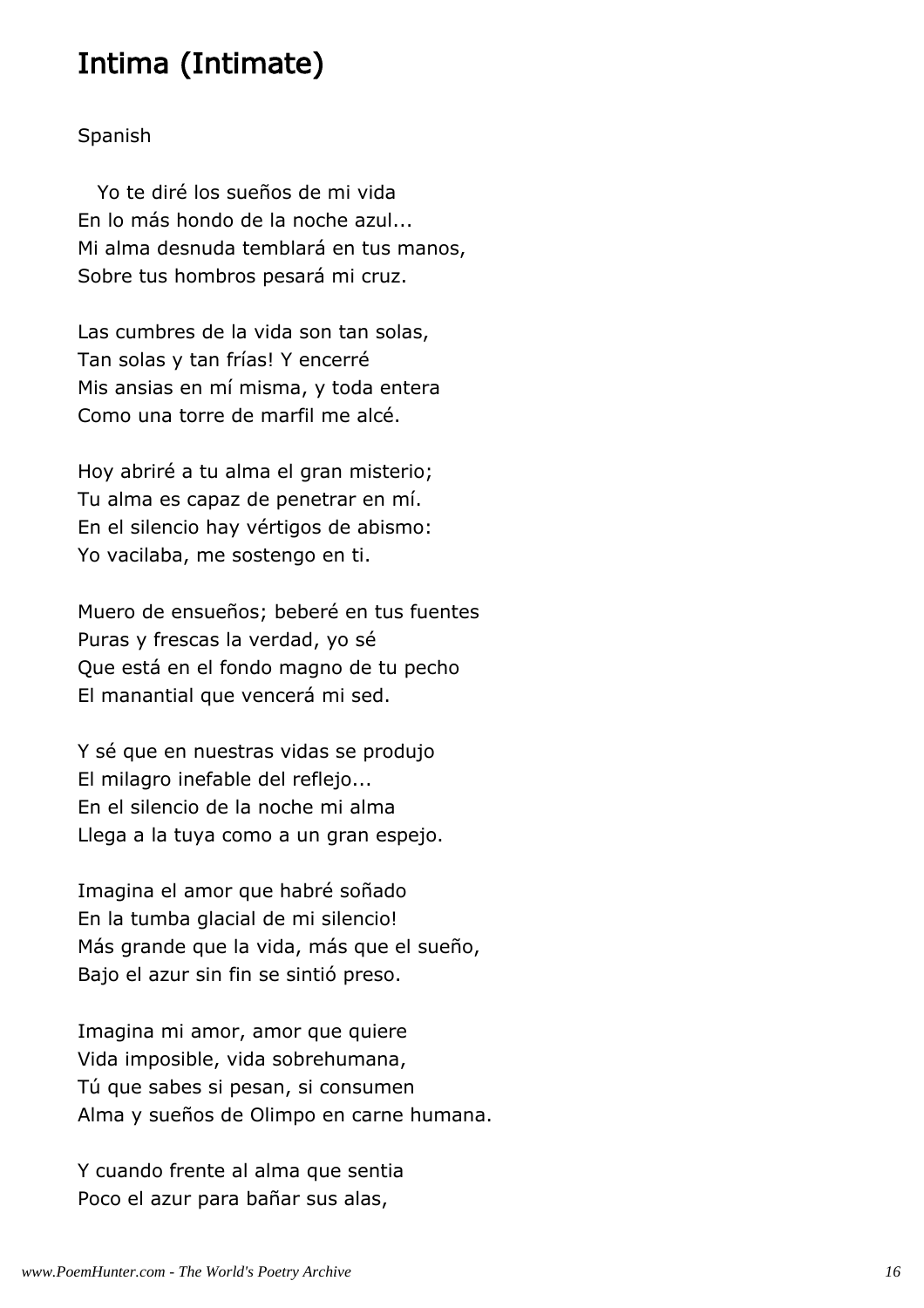Como un gran horizonte aurisolado O una playa de luz se abrió tu alma:

Imagina! Estrecha vivo, radiante El Imposible! La ilusión vivida! Bendije a Dios, al sol, la flor, el aire, La vida toda porque tú eras vida!

Si con angustia yo compré esta dicha, Bendito el llanto que manchó mis ojos! ¡Todas las llagas del pasado ríen Al sol naciente por sus labios rojos!

¡Ah! tú sabrás mi amor, mas vamos lejos A través de la noche florecida; Acá lo humano asusta, acá se oye, Se ve, se siente sin cesar la vida.

Vamos más lejos en la noche, vamos Donde ni un eco repercuta en mí, Como una flor nocturna allá en la sombra Y abriré dulcemente para ti.

#### English

I will tell you the dreams of my life On this deepest of blue nights. In your hands my soul will tremble, On your shoulders my cross will rest.

The summits of life are lonely, So lonely and so cold! I locked My yearnings inside, and all reside In the ivory tower I raised.

Today I will reveal a great mystery; Your soul has the power to penetrate me. In silence are vertigos of the abyss: I hesitate, I am sustained in you.

I die of dreams; I will drink truth,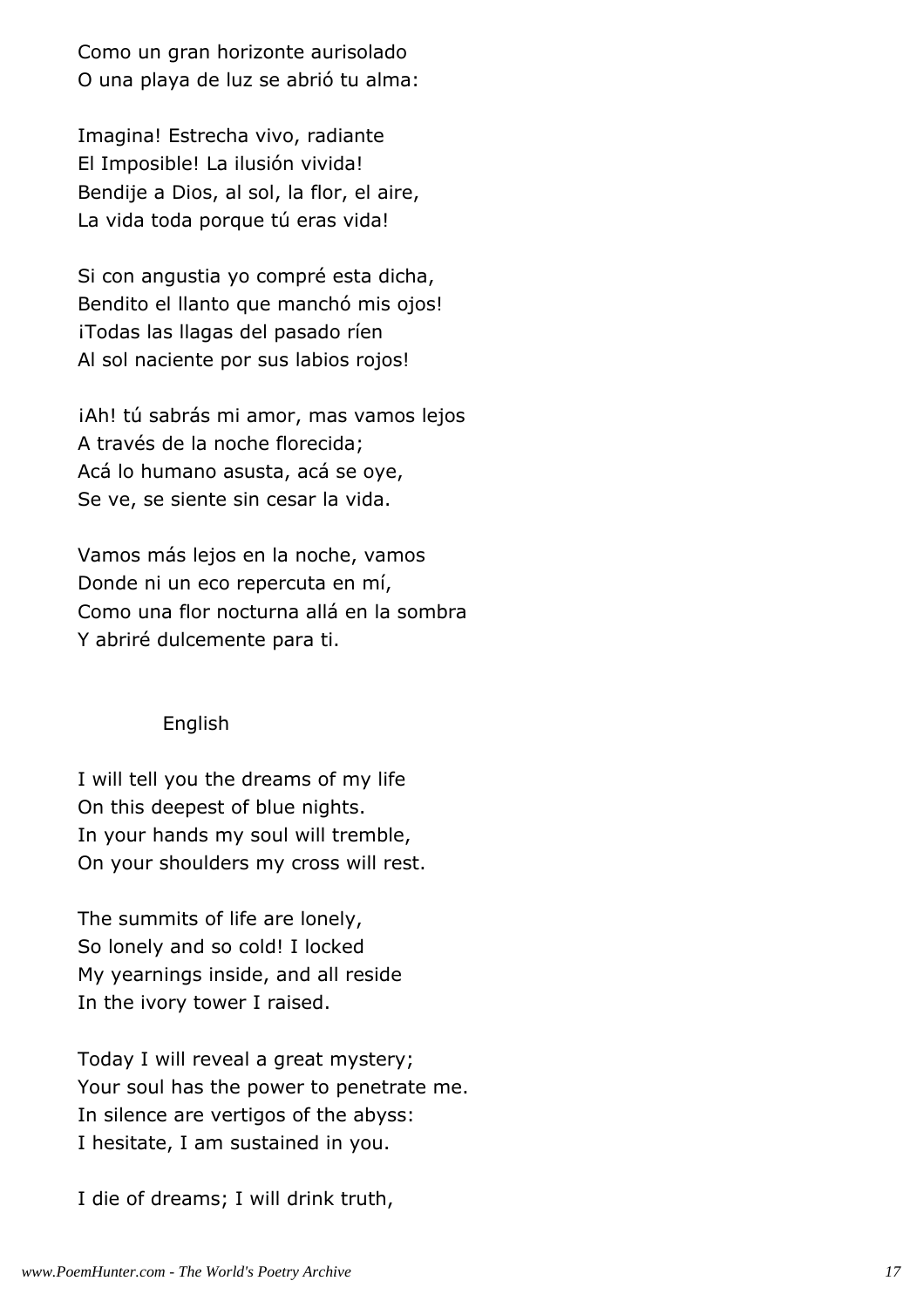Pure and cool, from your springs. I know in the well of your breast Is a fountain that vanquishes my thirst.

And I know that in our lives, this Is the inexpressible miracle of reflection… In the silence, my soul arrives at yours As to a magnificent mirror.

Imagine the love I dreamed In the glacial tomb of silence! Larger than life, larger than dream, A love imprisoned beneath an azure without end.

Imagine my love, love which desires Impossible life, superhuman life, You who know how it burdens and consumes, Dreams of Olympus bound by human flesh.

And when met with a soul which found A bit of azure to bathe its wings, Like a great, golden sun, or a shore Made of light, your soul opened:

Imagine! To embrace the Impossible! Radiant! The lived illusion! Blessed be God, the sun, the flower, the air, And all of life, because you are life!

If I bought this happiness with my anguish, Bless the weeping that stains my eyes! All the ulcers of the past laugh At the sun rising from red lips!

Ah you will know, My Love, We will travel far across the flowery night; There what is human frightens, there you can hear it, See it, feel it, life without end.

We go further into night, we go Where in me not an echo reverberates, Like a nocturnal flower in the shade,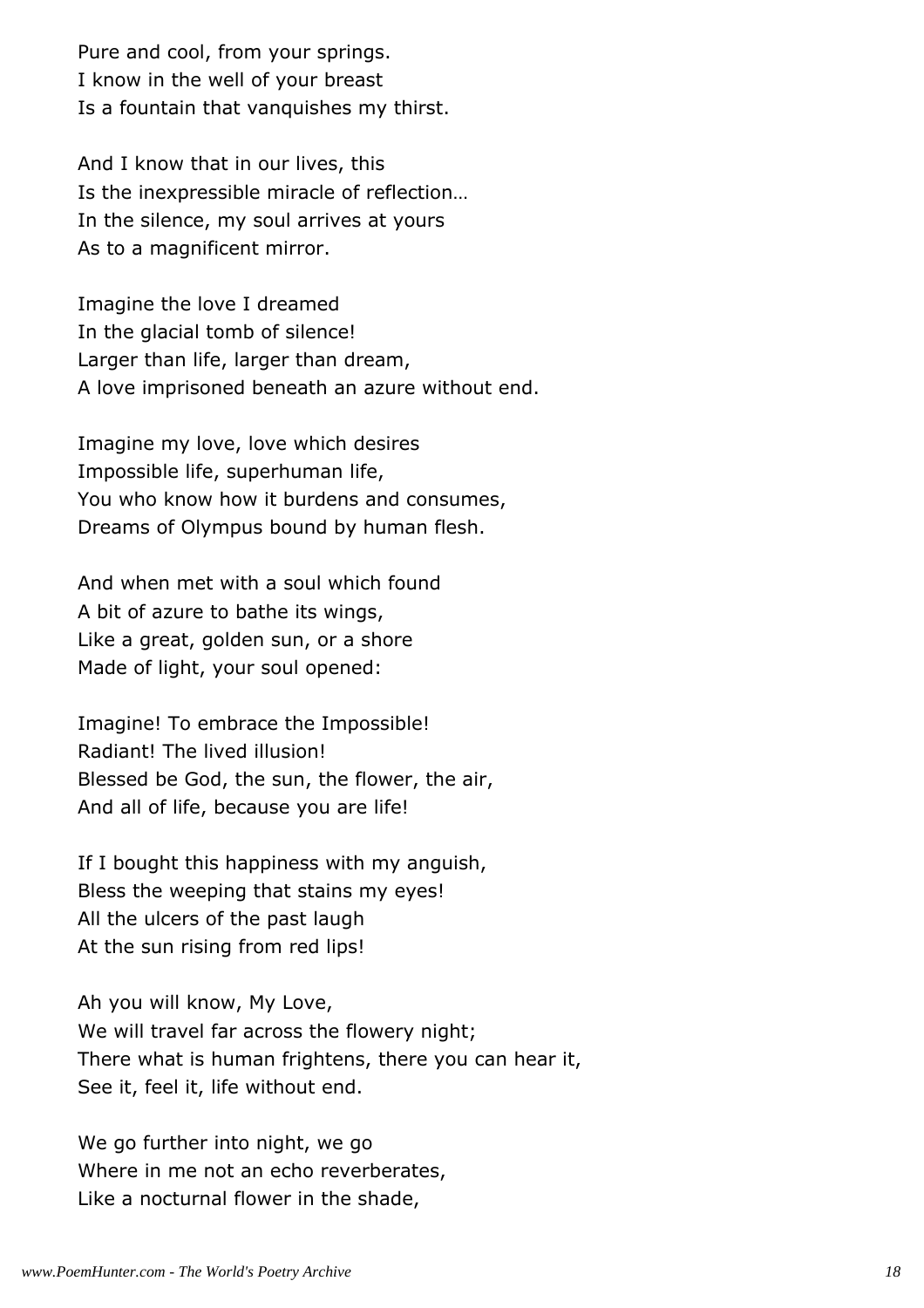I will open sweetly for you.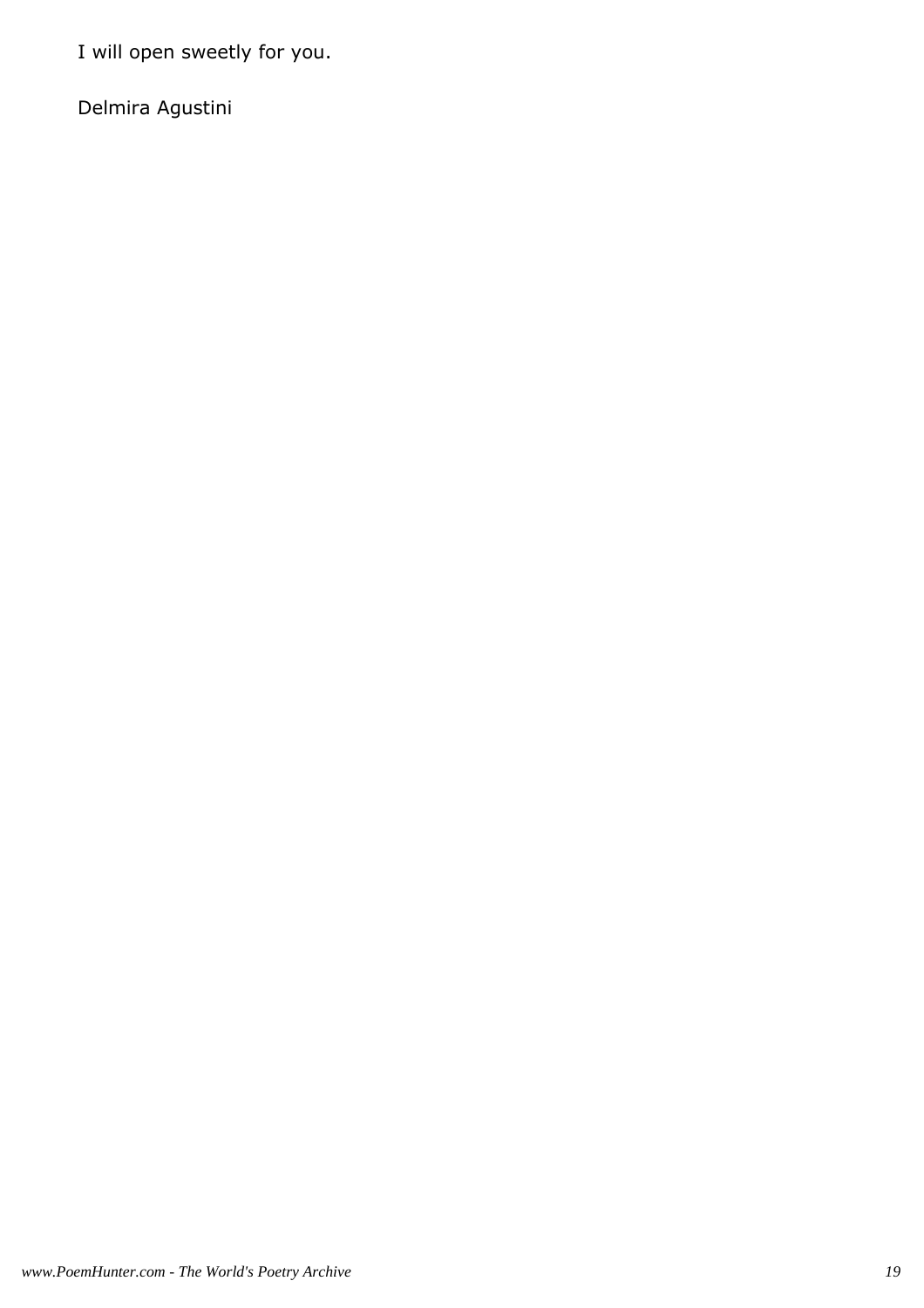### Mi Musa Triste

#### Spanish

Vagos preludios. En la noche espléndida Su voz de perlas una fuente calla, Cuelgan las brisas sus celestes pifanos En el follaje. Las cabezas pardas De los búhos acechan. Las flores se abren más, como asombradas. Los cisnes de marfil tienden los cuellos En las lagunas pálidas. Selene mira del azul. Las frondas Tiemblan... y todo! hasta el silencio, calla...

Es que ella pasa con su boca triste Y el gran misterio de sus ojos de ámbar, A través de la noche, hacia el olvido, Como una estrella fugitiva y blanca. Como una destronada reina exótica De bellos gestos y palabras raras.

Horizontes violados sus ojeras Dentro sus ojos–dos estrellas de ámbar– Se abren cansados y húmedos y tristes Como llagas de luz que quejaran.

Es un dolor que vive y que no espera, Es una aurora gris que se levanta Del gran lecho de sombras de la noche, Cansada ya, sin esplendor, sin ansias Y sus canciones son como hadas tristes Alhajadas de lágrimas...

#### English

Murmuring preludes. On this resplendent night Her pearled voice quiets a fountain. The breezes hang their celestial fifes In the foliage. The gray heads Of the owls keep watch.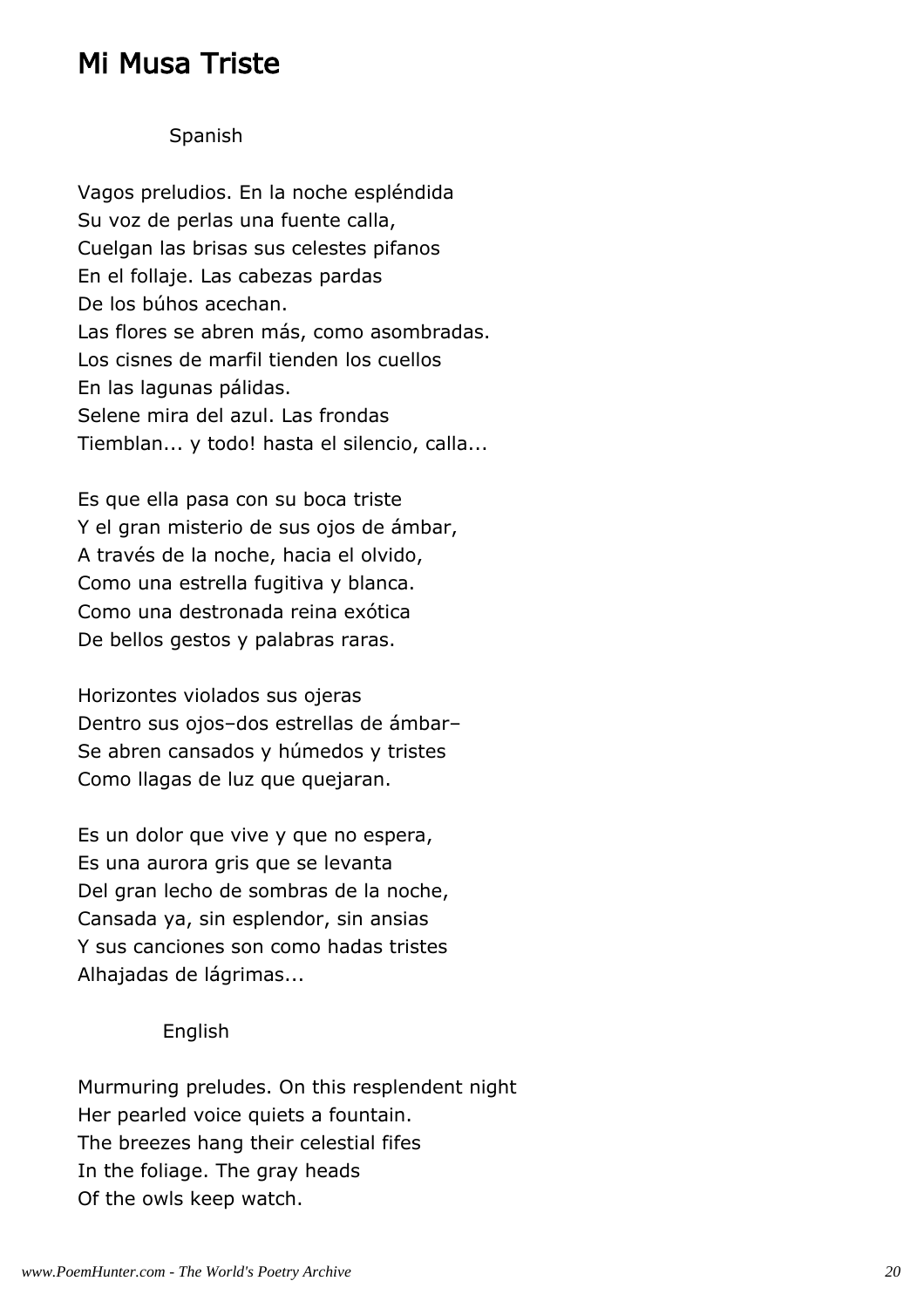Flowers open themselves, as if surprised. Ivory swans extend their necks In the pallid lakes. Selene watches from the blue. Fronds Tremble...and everything! Even the silence, quiets.

She wanders with her sad mouth And the grand mystery of amber eyes, Across the night, toward forgetfulness Like a star, fugitive and white. Like a dethroned exotic queen With comely gestures and rare utterings.

Her undereyes are violated horizons And her irises–two stars of amber– Open wet and weary and sad Like ulcers of light that weep.

She is a grief which thrives and does not hope, She is a gray aurora rising From the shadowy bed of night, Exhausted, without splendor, without anxiousness. And her songs are like dolorous fairies Jeweled in teardrops...

> The strings of lyres Are the souls' fibers.–

The blood of bitter vineyards, noble vineyards, In goblets of regal beauty, rises To her marble hands, to lips carved Like the blazon of a great lineage.

Strange Princes of Fantasy! They Have seen her languid head, once erect, And heard her laugh, for her eyes Tremble with the flower of aristocracies!

And her soul clean as fire, like a star, Burns in those pupils of amber. But with a mere glance, scarcely an intimacy, Perhaps the echo of a profane voice,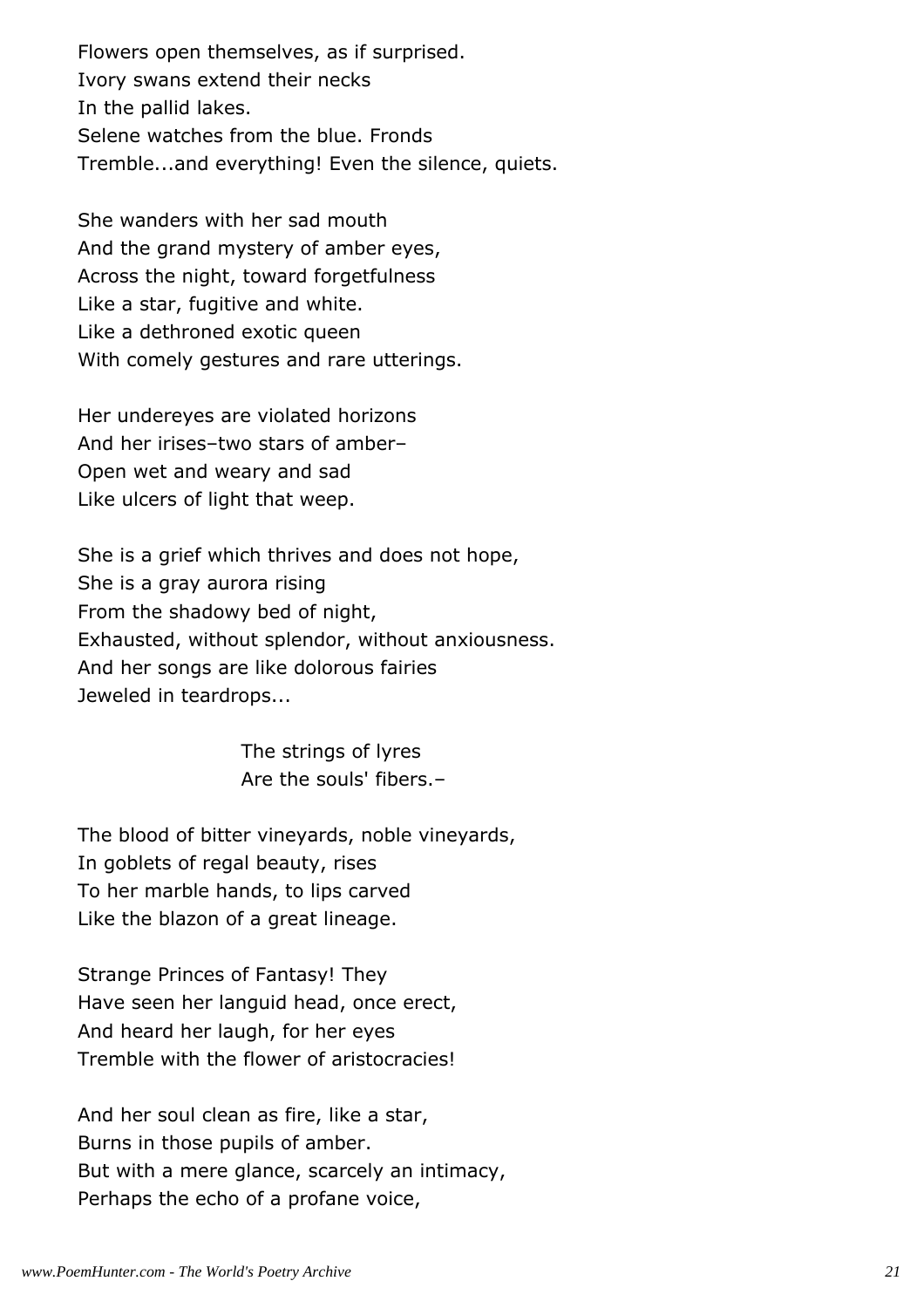This white and pristine soul shrinks Like a luminous flower, folding herself up!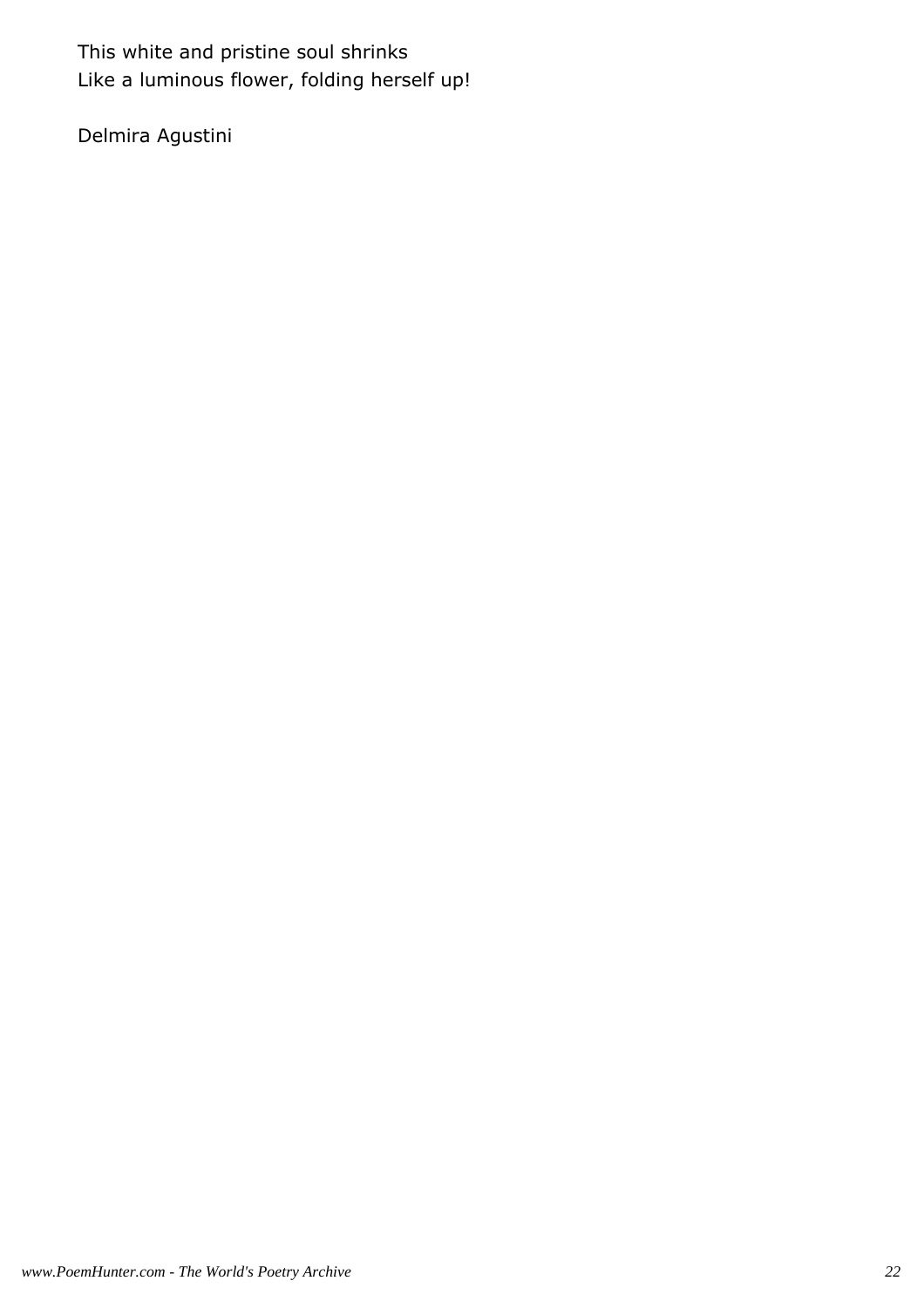### Nocturno (Nocturne )

#### Spanish

Fuera, la noche en veste de tragedia solloza Como una enorme viuda pegada a mis cristales.

Mi cuarto:...

Por un bello milagro de la luz y del fuego Mi cuarto es una gruta de oro y gemas raras: Tiene un musgo tan suave, tan hondo de tapices, Y es tan vívida y cálida, tan dulce que me creo Dentro de un corazón...

 Mi lecho que está en blanco es blanco y vaporoso Como flor de inocencia, Como espuma de vicio! Esta noche hace insomnio; Hay noches negras, negras, que llevan en la frente Una rosa de sol... En estas noches negras y claras no se duerme.

 Y yo te amo, Invierno! Yo te imagino viejo, Yo te imagino sabio, Con un divino cuerpo de marmól palpitante Que arrastra como un manto regio el peso del Tiempo... Invierno, yo te amo y soy la primavera... Yo sonroso, tú nievas: Tú porque todo sabes, Yo porque todo sueño... ...Amémonos por eso!... Sobre mi lecho en blanco,

Tan blanco y vaporoso como flor de inocencia,

Como espuma de vicio,

Invierno, Invierno, Invierno,

Caigamos en un ramo de rosas y de lirios!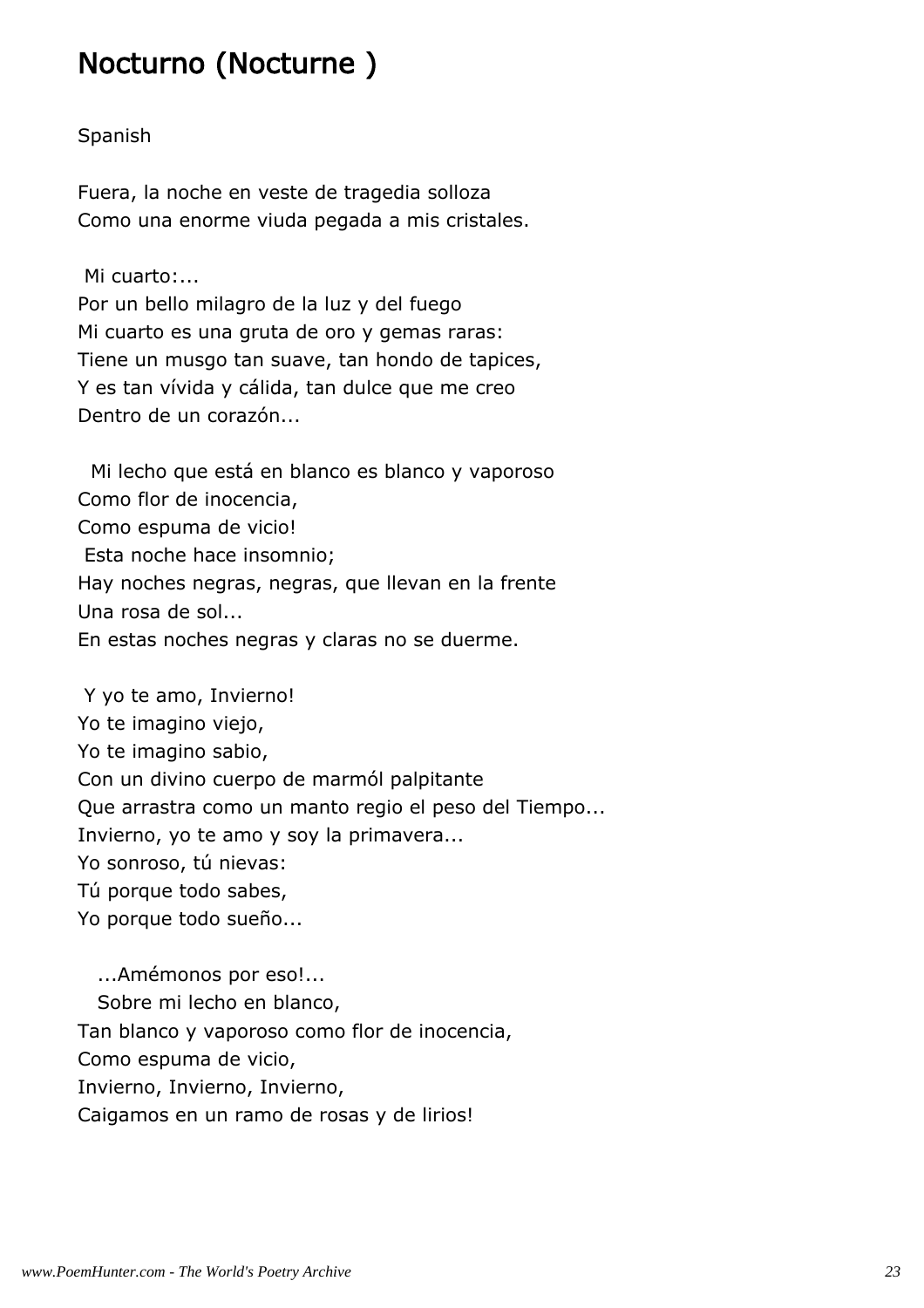English

 Outside the night, dressed in tragedy, sighs Like an enormous widow fastened to my windowpane.

My room...

By a wondrous miracle of light and fire My room is a grotto of gold and precious gems: With a moss so smooth, so deep its tapestries, And it is vivid and hot, so sweet I believe I am inside a heart...

 My bed there in white, is white and vaporous Like a flower of innocence. Like the froth of vice! This night brings insomnia; There are black nights, black, which bring forth One rose of sun... On these black and clear nights I do not sleep.

 And I love you, Winter! I imagine you are old, I imagine you are wise, With a divine body of beating marble Which drags the weight of Time like a regal cloak...

Winter, I love you and I am the spring... I blush, you snow: Because you know it all, Because I dream it all...

We love each other like this!... On my bed all in white, So white and vaporous like the flower of innocence, Like the froth of vice, Winter, Winter, Winter, We fall in a cluster of roses and lilies!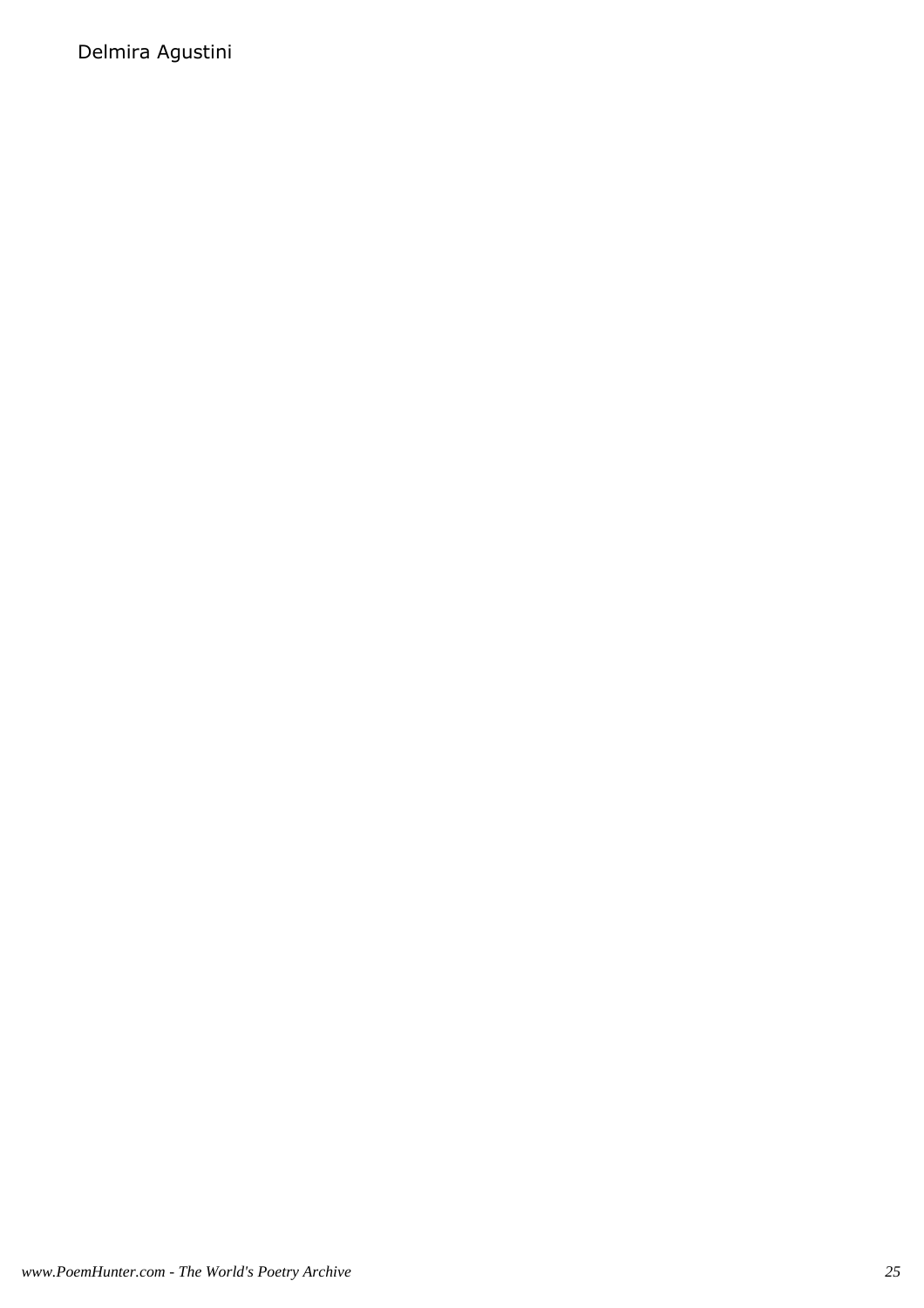### Plegaria

#### Spanish

 –Eros: acaso no sentiste nunca Piedad de las estatuas? Se dirían crisálidas de piedra De yo no sé qué formidable raza En una eterna espera inenarrable. Los cráteres dormidos de sus bocas Dan la ceniza negra del Silencio, Mana de las columnas de sus hombros La mortaja copiosa de la Calma Y fluye de sus órbitas la noche; Victimas del Futuro o del Misterio, En capullos terribles y magníficos Esperan a la Vida o a la Muerte. Eros: acaso no sentiste nunca Piedad de las estatuas?–

 Piedad para las vidas Que no doran a fuego tus bonanzas Ni riegan o desgajan tus tormentas; Piedad para los cuerpos revestidos Del armiño solemne de la Calma, Y las frentes en luz que sobrellevan Grandes lirios marmóreos de pureza, Pesados y glaciales como témpanos; Piedad para las manos enguantadas De hielo, que no arrancan Los frutos deleitosos de la Carne Ni las flores fantásticas del alma; Piedad para los ojos que aletean Espirituales párpados: Escamas de misterio, Negros telones de visiones rosas... Nunca ven nada por mirar tan lejos! Piedad para las pulcras cabelleras –Misticas aureolas– Peinadas como lagos Que nunca airea el abanico negro, Negro y enorme de la tempestad;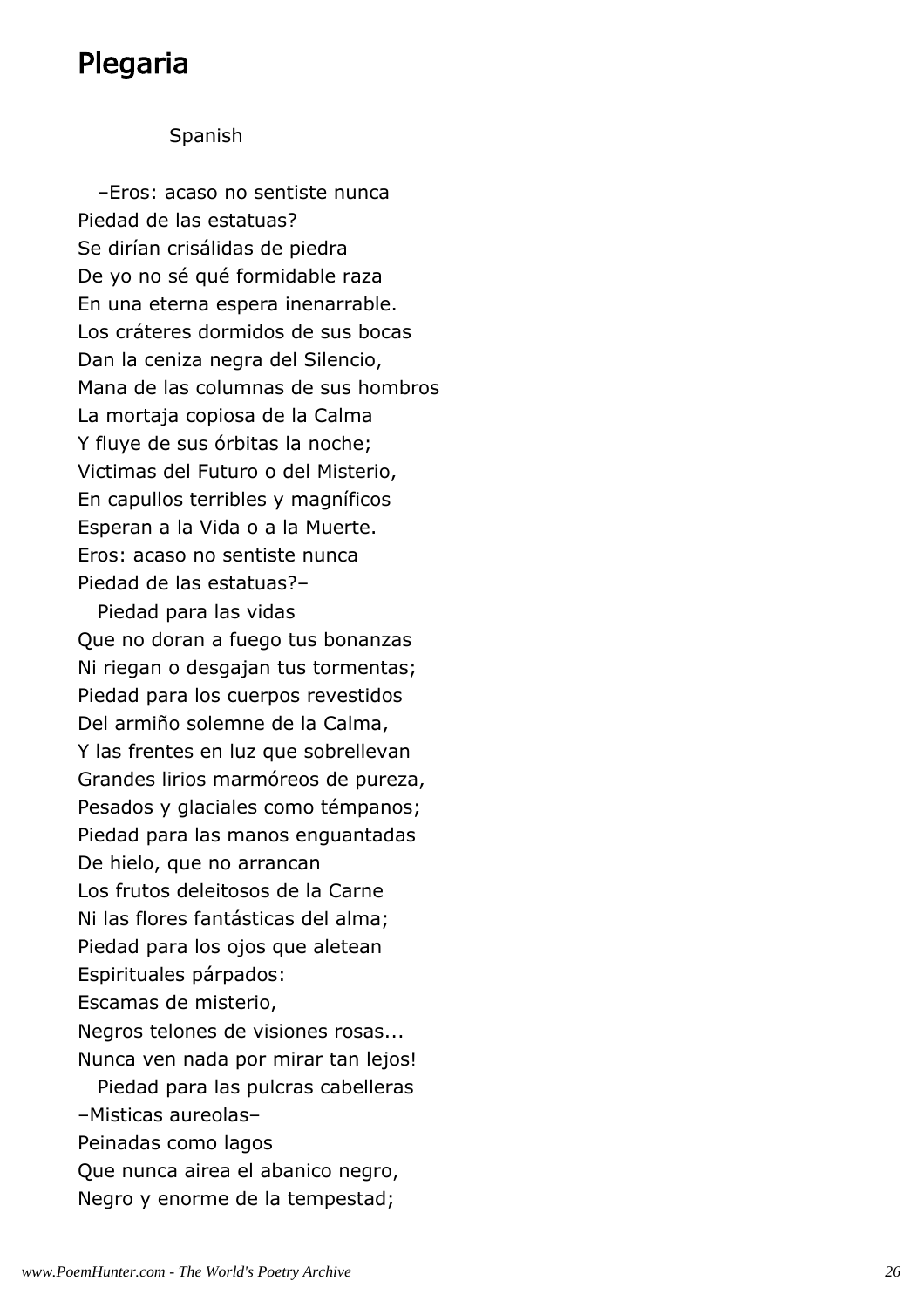Piedad para los ínclitos espiritus Tallados en diamante, Altos, claros, extáticos Pararrayos de cúpulas morales; Piedad para los labios como engarces Celestes donde fulge Invisible la perla de la Hostia; –Labios que nunca fueron, Que no apresaron nunca Un vampiro de fuego Con más sed y más hambre que un abismo.– Piedad para los sexos sacrosantos Que acoraza de una Hoja de viña astral la Castidad; Piedad para las plantas imantadas De eternidad que arrastran Por el eterno azur Las sandalias quemantes de sus llagas; Piedad, piedad, piedad Para todas las vidas que defiende De tus maravillosas intemperies El mirador enhiesto del Orgullo;

Apuntales tus soles o tus rayos!

Eros: acaso no sentiste nunca Piedad de las estatuas?...

#### English

 –Eros: have you never felt Piety for the statues? These chrysalides of stone, Some formidable race In an eternal, unutterable hope. The sleeping craters of their mouths Utter the black ash of silence; A copious shroud of Calm Falls from the columns of their arms, And night flows from their eyesockets; Victims of Destiny or Mystery, In magnificent and terrible cocoons,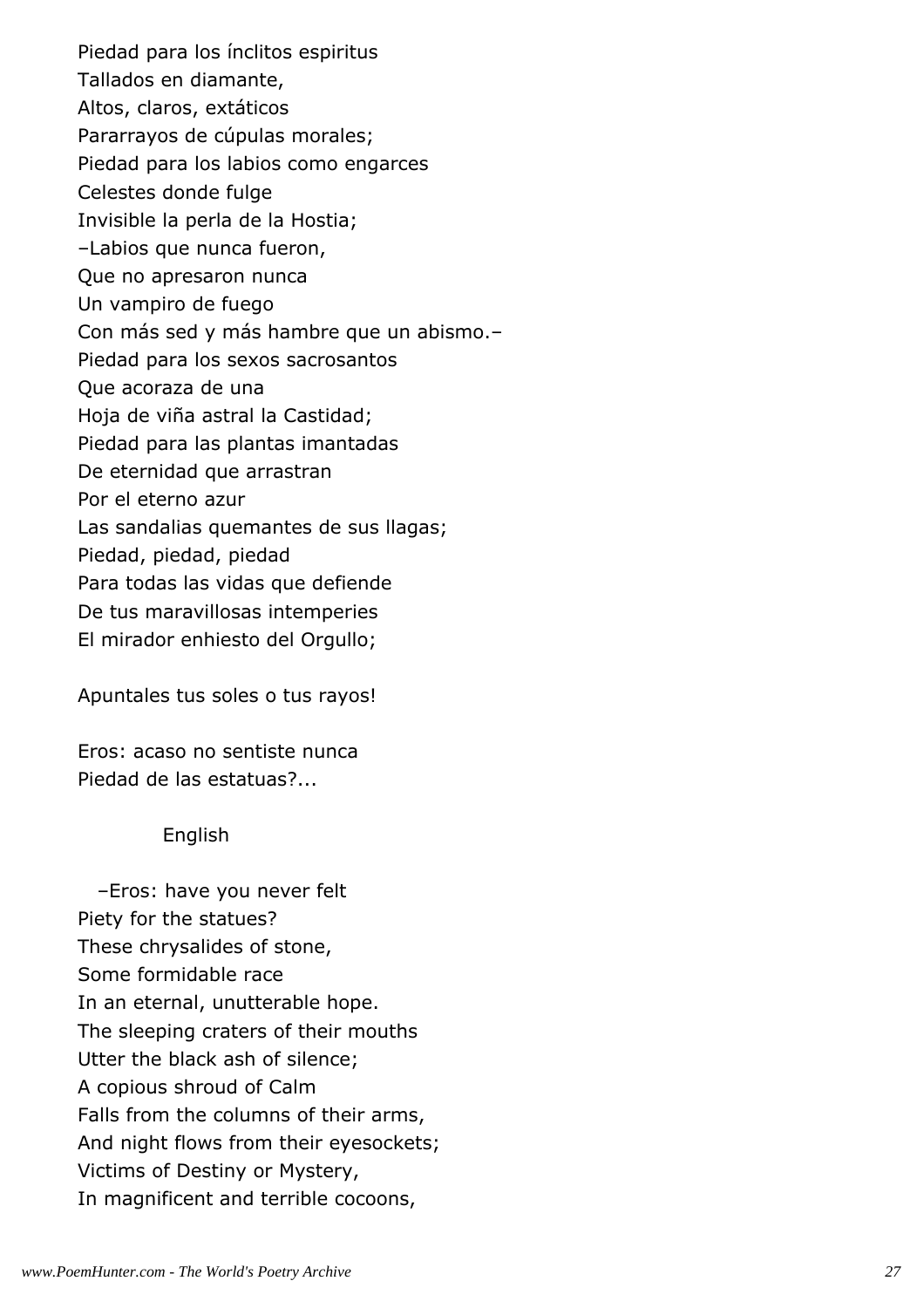They wait for Life or Death. Eros: have you never perhaps felt Piety for the statues? Piety for the lives That will not strew nor rend your battles Nor gild your fiery truces; Piety for the bodies clothed In the solemn ermine of Calm, The luminous foreheads that endure Their marble wreaths, grand and pure, Weighty and glacial as icebergs; Piety for the gloved hands of ice That cannot uproot The delicious fruits of the Flesh, The fantastic flowers of the soul; Piety for the eyes that flutter Their spiritual eyelids: Mysterious fish scales, Dark curtains on rose visions... For looking so far, they never see! Piety for the tidy heads of hair –Mystical haloes– Gently combed like lakes Which the storm's black fan, Black and enormous, never thrashes; Piety for the spirits, illustrious, Carved of diamonds, High, clear, ecstatic Lightning rods on pious domes; Piety for the lips like celestial settings Where the invisible pearls of the Host gleam; –Lips that never existed, Never seized anything, A fiery vampire With more thirst and hunger than an abyss. Piety for the sacrosanct sexes That armor themselves with sheaths From the astral vineyards of Chastity; Piety for the magnetized footsoles Who eternally drag Sandals burning with sores Through the eternal azure;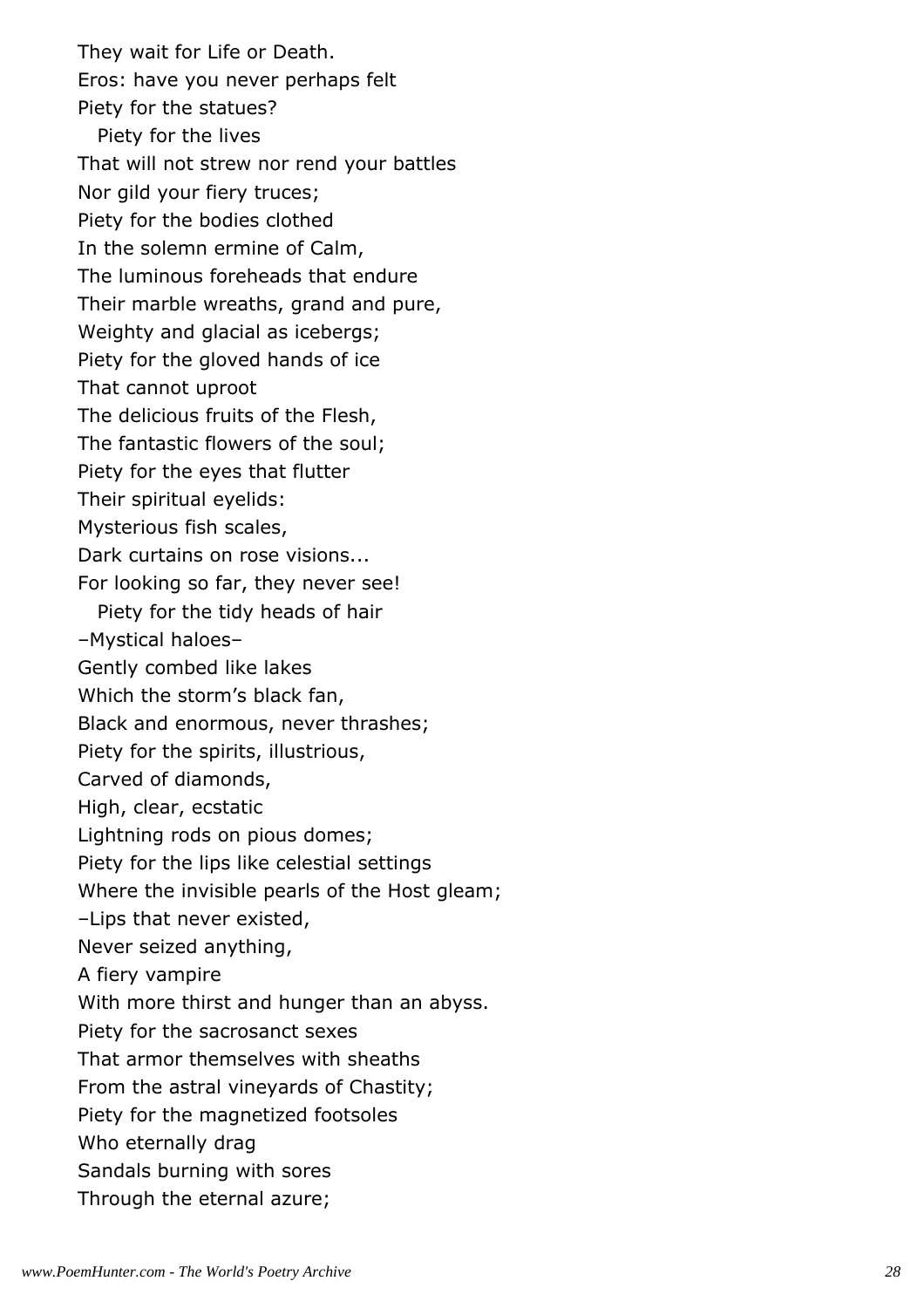Piety, piety, pity For all the lives defended By the lighthouse of Pride From your marvelous raw weathers:

Aim your suns and rays at them!

Eros: have you never perhaps felt Pity for the statues?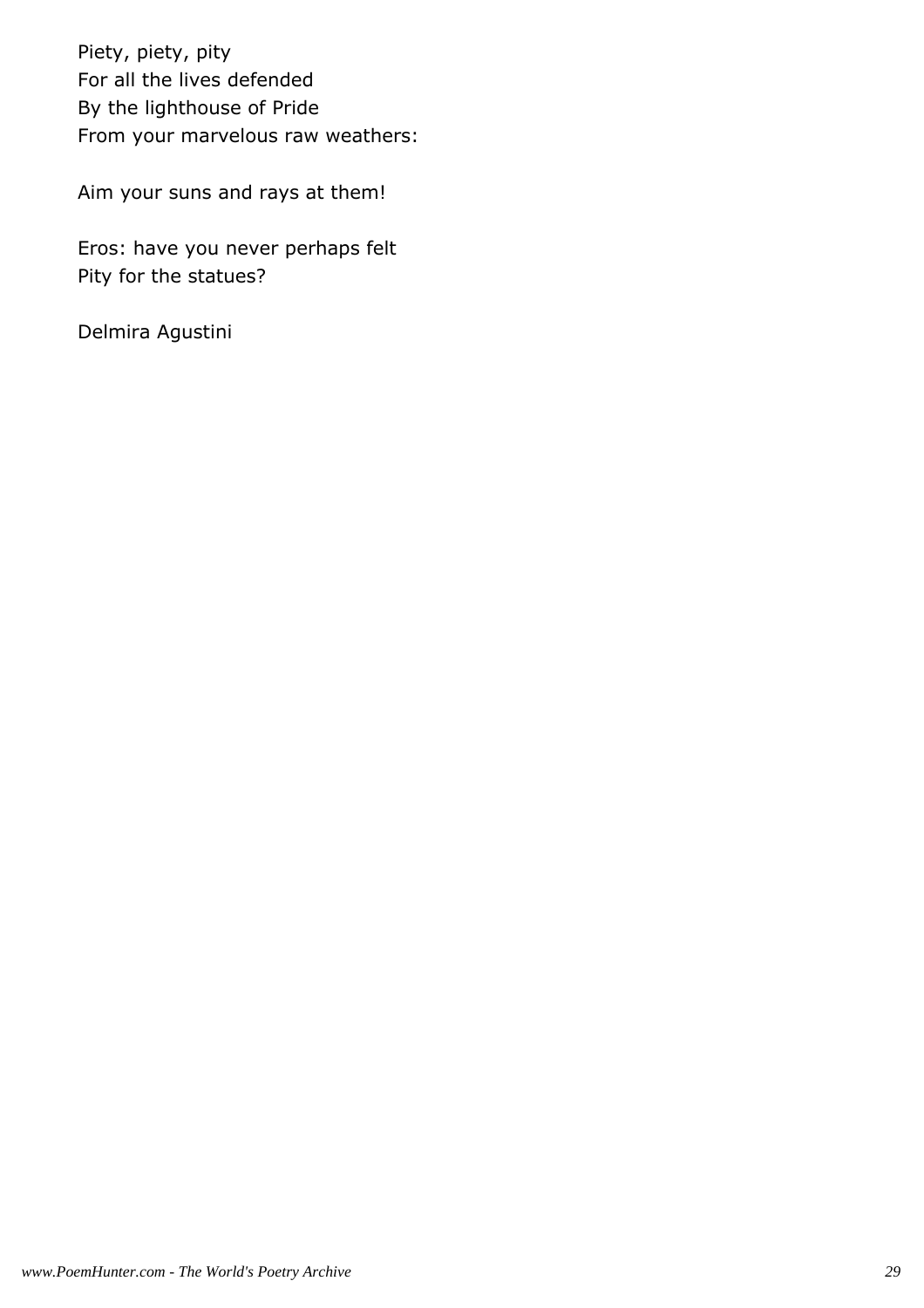### Tu Boca (Your Mouth)

#### Spanish

 Yo hacía una divina labor, sobre la roca Creciente del Orgullo. De la vida lejana, Algún pétalo vívido me voló en la mañana, Algún beso en la noche. Tenaz como una loca, Sequía mi divina labor sobre la roca.

 Cuando tu voz que funde como sacra campana En la nota celeste la vibración humana, Tendió su lazo do oro al borde de tu boca;

 —Maravilloso nido del vértigo, tu boca! Dos pétalos de rosa abrochando un abismo…—

Labor, labor de gloria, dolorosa y liviana; iTela donde mi espíritu su fue tramando él mismo! Tú quedas en la testa soberbia de la roca,

Y yo caigo, sin fin, en el sangriento abismo!

#### English

I was at my divine labor, upon the rock Swelling with Pride. From a distance, At dawn, some bright petal came to me, Some kiss in the night. Upon the rock, Tenacious a madwoman, I clung to my work.

When your voice, like a sacred bell, A celestial note with a human tremor, Stretched its golden lasso from the edge of your mouth;

—Marvelous nest of vertigo, your mouth! Two rose petals fastened to an abyss…—

Labor, labor of glory, painful and frivolous; Fabric where my spirit went weaving herself!